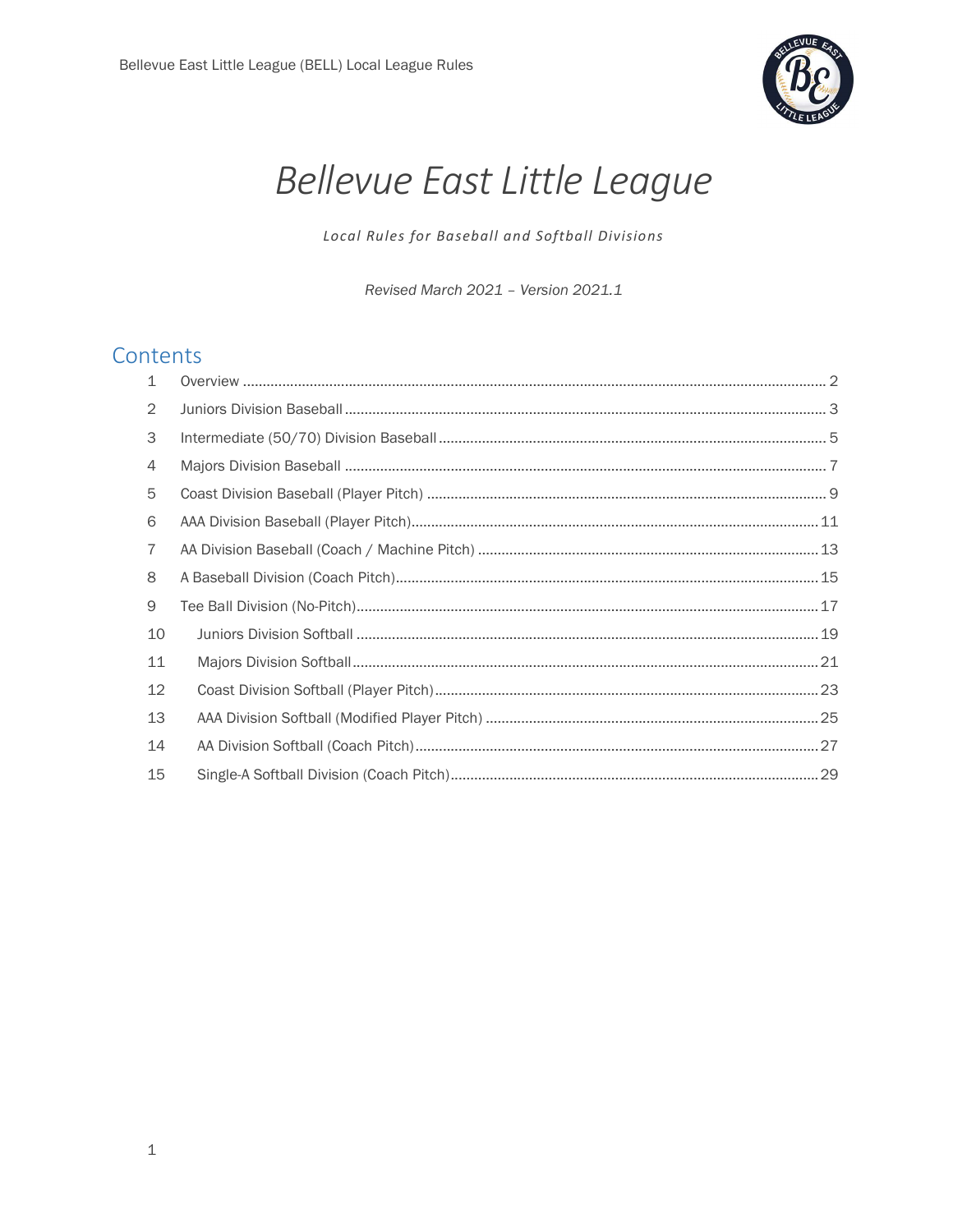

## 1 Overview

This document contains the local rules for baseball, softball, and tee ball for Bellevue East Little League for 2019.

These rules apply to local league games only for divisions that are not combined or interlocked with other District 9 leagues.

For Interlocked divisions, these rules are superseded by the agreed upon Interlock rules for that division.

If you have questions please contact uic@bellevueeastll.org.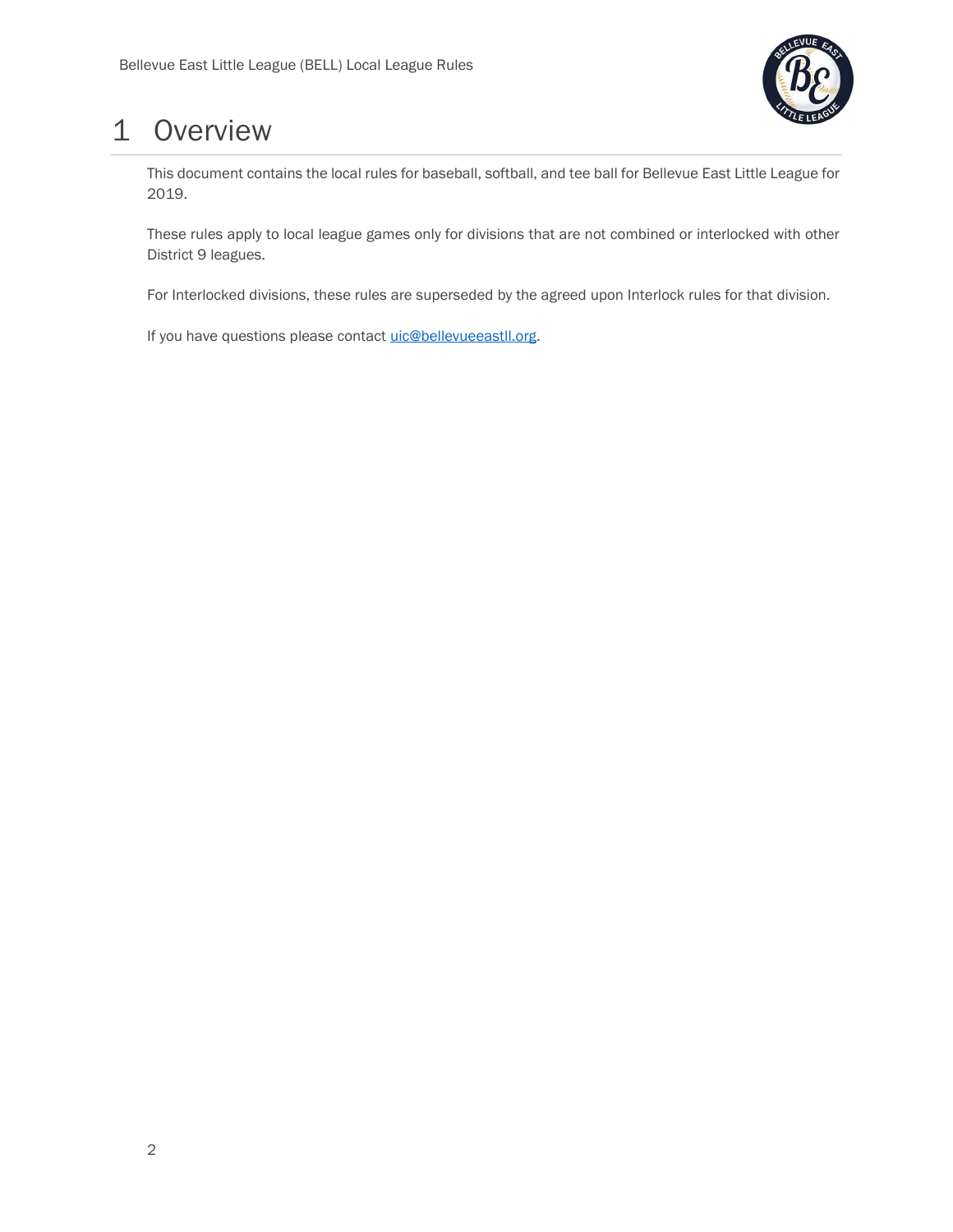

## 2 Juniors Division Baseball

Note: In cases where the division plays an interlock schedule, the official interlock rule set prevails.

Official Little League Regulations and Playing Rules set forth in the Little League "Green Book" shall be in effect and the local rules set forth here shall not conflict with the Official Playing Rules. If a local rule should conflict with any Official Rule, the Official Rule shall prevail.

## 2.1 GAME TIME LIMIT

- (a) There is no time limit in Juniors or Seniors Divisions per Regulation VII(h), except under exceptions noted in Regulation X(c) and Rule 4.04. Under the provisions of Regulation X(c), BELL has established time limits in cases where games are scheduled back-to-back on the same field. Regardless of these limits, games must otherwise be played in accordance with Rules 4.10, 4.11, and 4.12.
- (b) When games are scheduled back-to-back on the same field, no new inning will start after 2 hours and 30 minutes (2:30) of play. If the game cannot be completed prior to the start of occupancy of the field for subsequent games (or loss of the field), the game will be called,
- (c) Per rule 4.11(c) NOTE: "Once a game becomes regulation and it is called with the home team taking the lead in an incomplete inning, the game ends with the home team the winner.
- (d) Per rule 4.11(d), EXCEPTION: "If the game is called during an incomplete inning, the game ends at the end of the last previous completed inning in the following situations: (4) The visiting team scores one or more runs to tie the score in the incomplete inning, and the home team does not score in the incomplete inning. (5) The visiting team scores one or more runs to take the lead in the incomplete inning, and the home team does not tie the score or retake the lead in the incomplete inning." If the score was tied at the end of the last previous completed inning, tie is declared.
- (e) The home plate umpire shall maintain official time.

## 2.2 BATTING ORDER

A continuous batting order, as provided for under Rule 4.04, shall be adopted. All players on the team roster present for a game will bat in order.

## 2.3 RUN LIMITS

The ten-run rule is in effect per Rule  $4.10(e)$ . There is no limit to runs allowed per inning.

## 2.4 BATTER IN THE BOX

Rule 6.02(c) requiring the batter to keep one foot in the box throughout their at bat shall be adopted. The number of violations shall be counted individually per batter for the entire game and not reset at the beginning of each full-inning or each at bat.

## 2.5 PITCHING RECORDS

- (a) The record of each pitcher who delivers one or more pitches to a batter must be entered in the scorebook for each team in every game.
- (b) The scorekeeper for each team is responsible for recording the pitch count. Each team will be provided with a scorebook that has a pitch count area to record and tally the number of pitches delivered by each pitcher in a game. Each team will be provided a pitch "counter" to assist the scorekeeper.
- (c) At the conclusion of each half-inning, the scorekeepers for each team shall reconcile their respective pitch counts to ensure that both are in agreement. If there is a disagreement about the pitch count, and if all attempts to resolve the discrepancy fail, the pitch count recorded by the home team shall prevail.
- (d) The name of the pitcher and pitch count totals will be recorded in the scorebook.

## 2.6 SCOREKEEPING

The home team shall provide the official score keeper.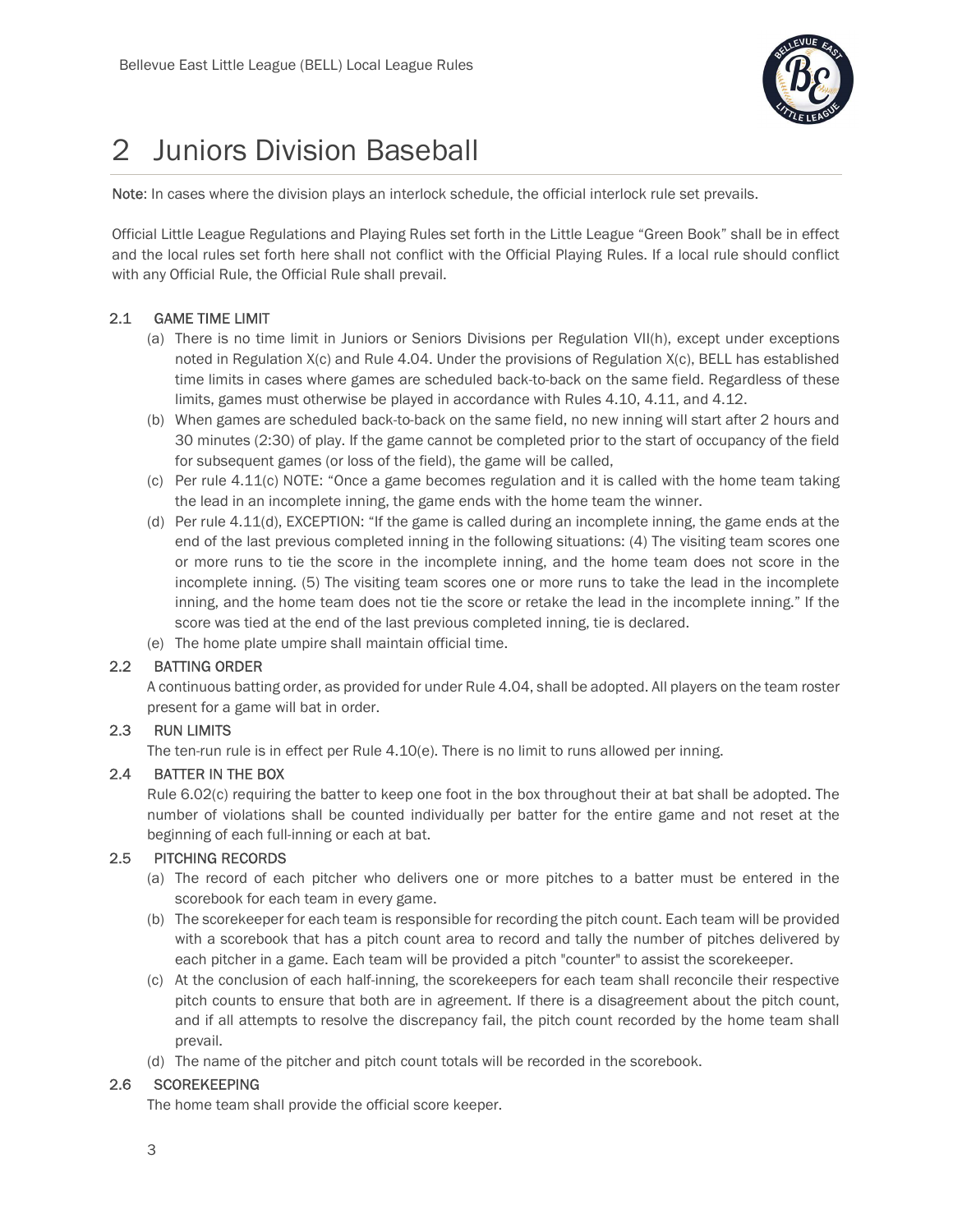

## 2.7 FIELD SETUP

The home team is responsible for preparation of the playing field, and for dismantling and storing field equipment, as necessary. Both teams should assist with field preparation.

## 2.8 UMPIRES

The home team must furnish one adult umpire behind the plate. The visiting team will furnish one adult field umpire.

## 2.9 GAME RESCHEDULING

Game rescheduling shall be done by the official BELL Director or Fields and/or applicable field scheduler, in cooperation with each of the Managers.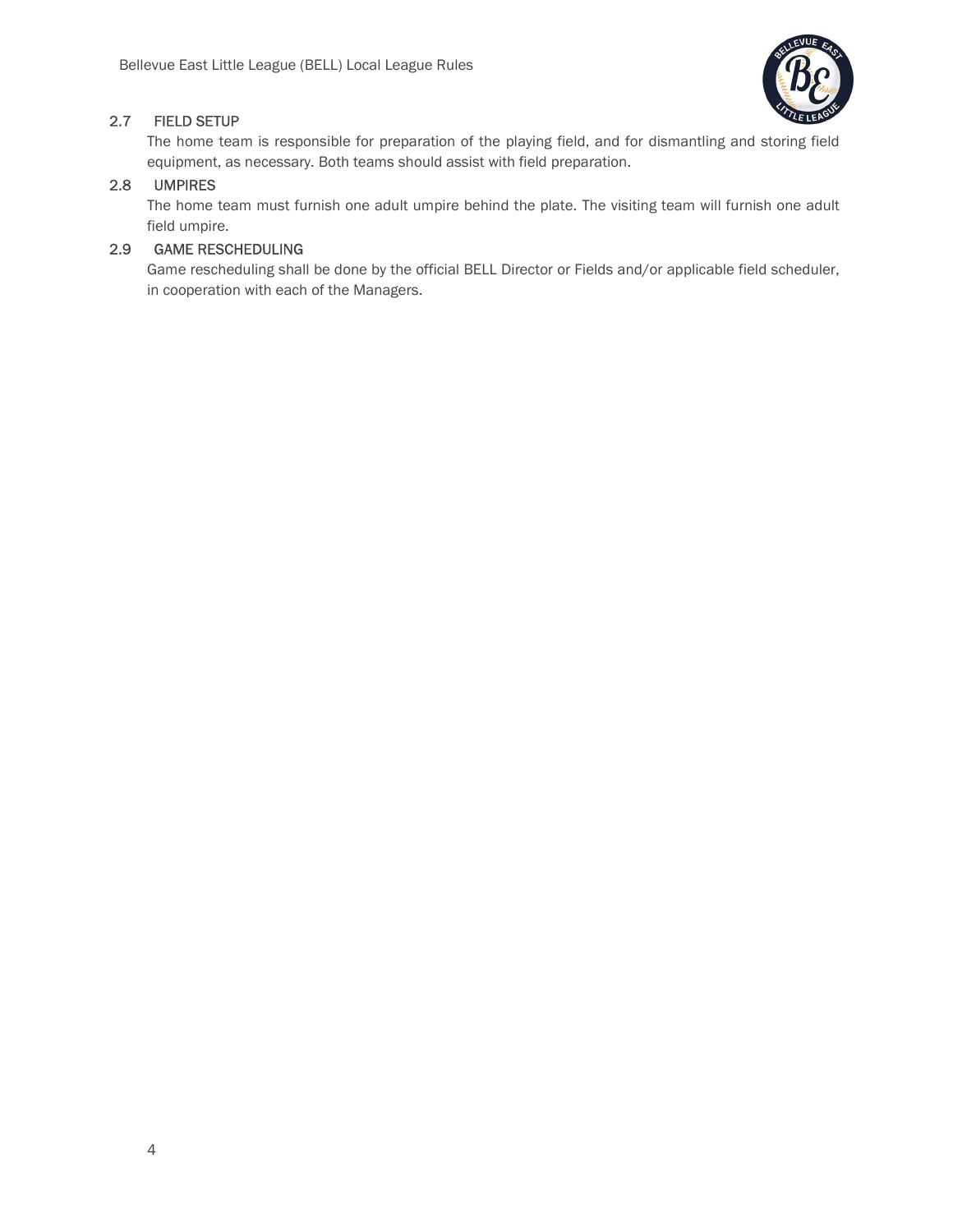

## 3 Intermediate (50/70) Division Baseball

Note: In cases where the division plays an interlock schedule, the official interlock rule set prevails.

Official Little League Regulations and Playing Rules set forth in the Little League "Green Book" shall be in effect and the local rules set forth here shall not conflict with the Official Playing Rules. If a local rule should conflict with any Official Rule, the Official Rule shall prevail.

## 3.1 GAME TIME LIMIT

- (a) There is no time limit in the Intermediate Division per Regulation VII(h), except under exceptions noted in Regulation  $X(c)$  and Rule 4.04. Under the provisions of Regulation  $X(c)$ , BELL has established time limits in cases where games are scheduled back-to-back on the same field. Regardless of these limits, games must otherwise be played in accordance with Rules 4.10, 4.11, and 4.12.
- (b) When games are scheduled back-to-back on the same field, no new inning will start after 2 hours and 30 minutes (2:30) of play. If the game cannot be completed prior to the start of occupancy of the field for subsequent games (or loss of the field), the game will be called,
- (c) Per rule 4.11(c) NOTE: "Once a game becomes regulation and it is called with the home team taking the lead in an incomplete inning, the game ends with the home team the winner.
- (d) Per rule 4.11(d), EXCEPTION: "If the game is called during an incomplete inning, the game ends at the end of the last previous completed inning in the following situations: (4) The visiting team scores one or more runs to tie the score in the incomplete inning, and the home team does not score in the incomplete inning. (5) The visiting team scores one or more runs to take the lead in the incomplete inning, and the home team does not tie the score or retake the lead in the incomplete inning." If the score was tied at the end of the last previous completed inning, tie is declared.
- (e) The home plate umpire shall maintain official time.

## 3.2 BATTING ORDER

A continuous batting order, as provided for under Rule 4.04, shall be adopted. All players on the team roster present for a game will bat in order.

#### 3.3 RUN LIMITS

The ten-run rule is in effect per Rule 4.10(e). There is no limit to runs allowed per inning.

## 3.4 BATTER IN THE BOX

Rule 6.02(c) requiring the batter to keep one foot in the box throughout their at bat shall be adopted. The number of violations shall be counted individually per batter for the entire game and not reset at the beginning of each full-inning or each at bat.

## 3.5 PITCHING RECORDS

- (a) The record of each pitcher who delivers one or more pitches to a batter must be entered in the scorebook for each team in every game.
- (b) The scorekeeper for each team is responsible for recording the pitch count. Each team will be provided with a scorebook that has a pitch count area to record and tally the number of pitches delivered by each pitcher in a game. Each team will be provided a pitch "counter" to assist the scorekeeper.
- (c) At the conclusion of each half-inning, the scorekeepers for each team shall reconcile their respective pitch counts to ensure that both are in agreement. If there is a disagreement about the pitch count, and if all attempts to resolve the discrepancy fail, the pitch count recorded by the home team shall prevail.
- (d) The name of the pitcher and pitch count totals will be recorded in the scorebook.

## 3.6 FIELD SETUP

The home team is responsible for preparation of the playing field, and for dismantling and storing field equipment, as necessary. Both teams should assist with field preparation.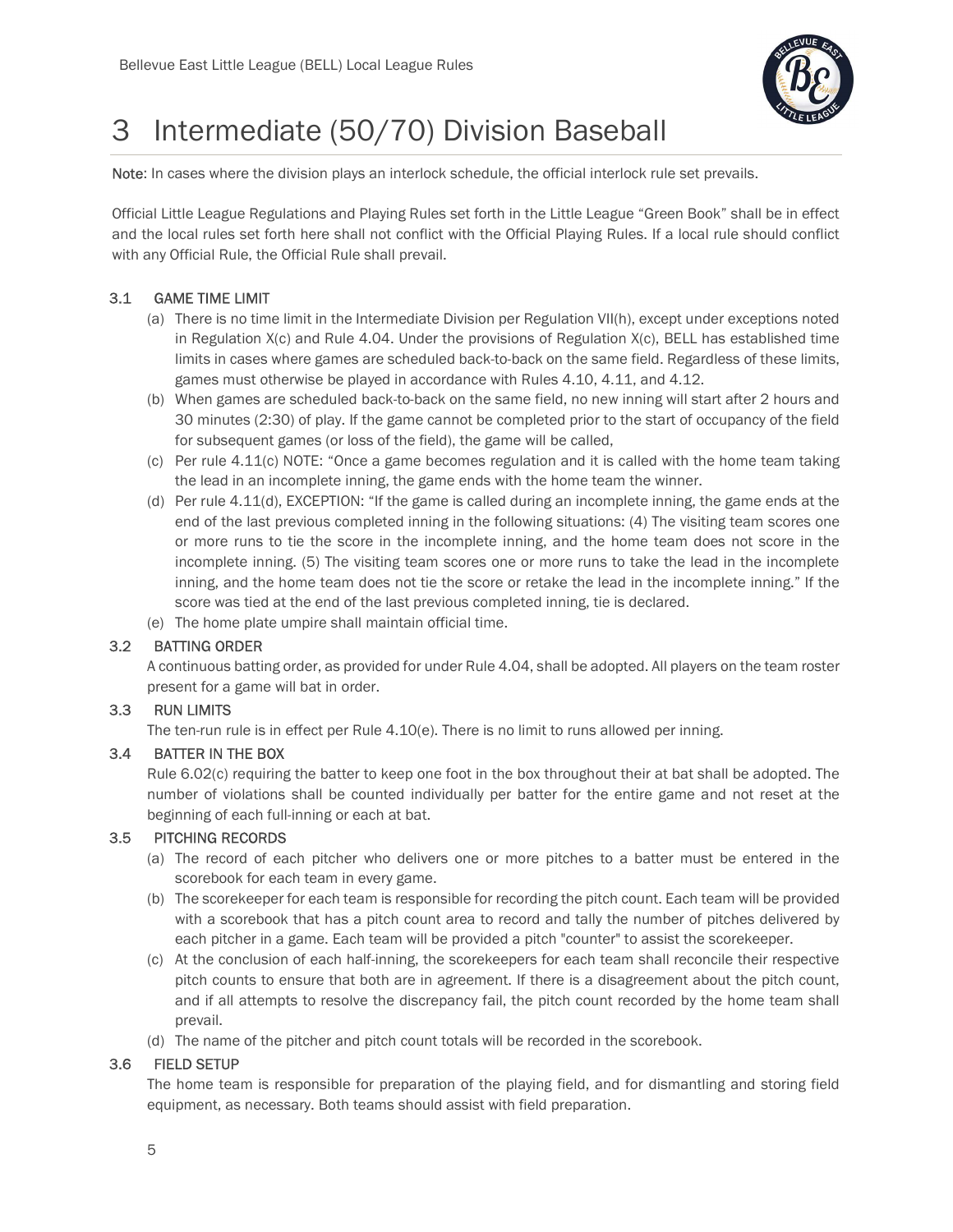

## 3.7 SCOREKEEPING

The home team shall provide the official score keeper.

## 3.8 UMPIRES

The home team must furnish one adult umpire behind the plate. The visiting team will furnish one adult field umpire.

## 3.9 GAME RESCHEDULING

Game rescheduling shall be done by the official BELL Director or Fields and/or applicable field scheduler, in cooperation with each of the Managers.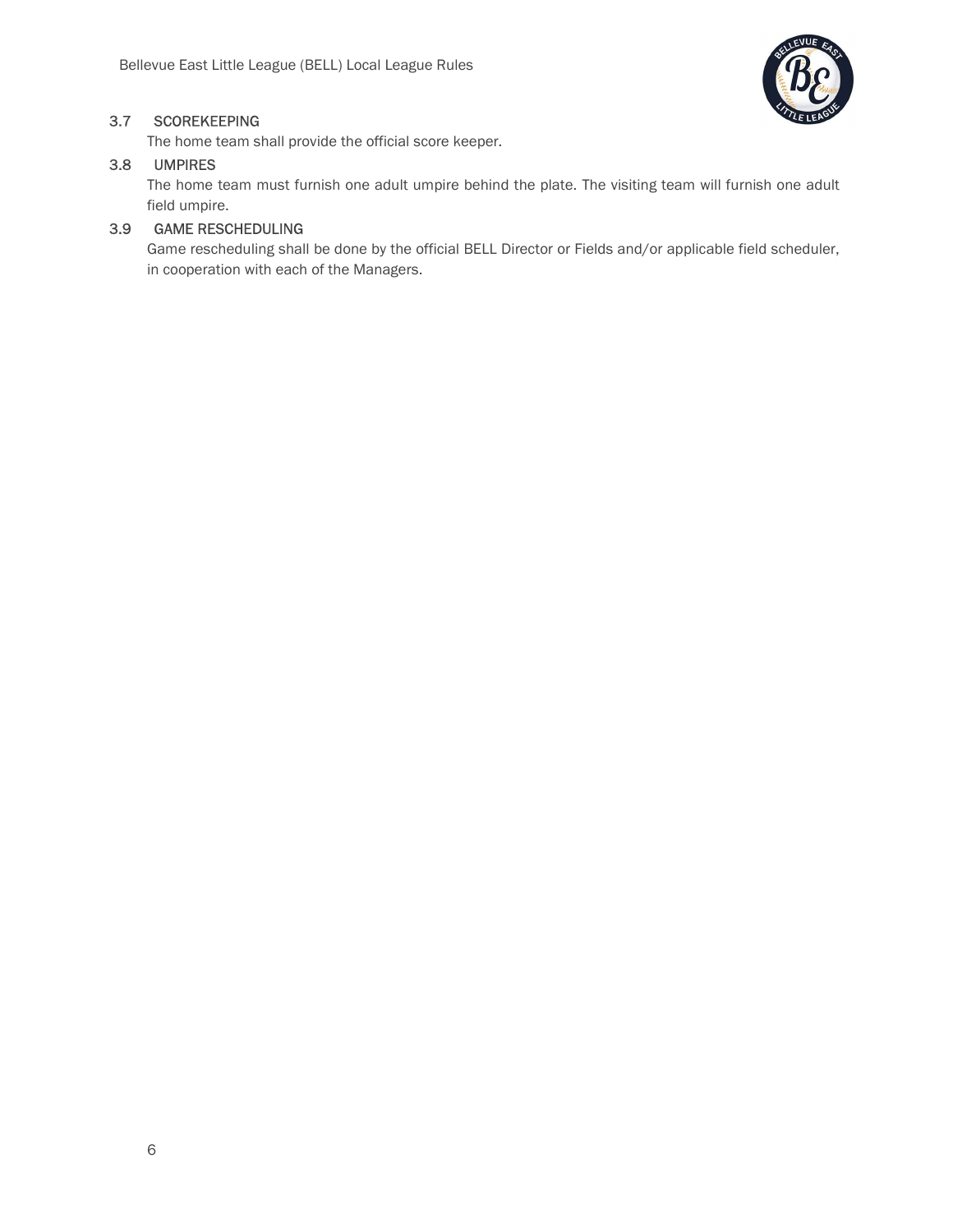

## 4 Majors Division Baseball

Note: In cases where the division plays an interlock schedule, the official interlock rule set prevails.

Official Little League Regulations and Playing Rules set forth in the Little League "Green Book" shall be in effect and the local rules set forth here shall not conflict with the Official Playing Rules. If a local rule should conflict with any Official Rule, the Official Rule shall prevail.

## 4.1 GAME TIME LIMIT

(a) There is no time limit in the Majors Division, however, per Regulation X(c), in the event that games are scheduled back-to-back on the same field, there will be a hard stop after 2 hours and 30 minutes (2:30). Results of time-limit games shall be governed by rules 4.10 and 4.11.

## 4.2 BATTING ORDER

A continuous batting order, as provided for under Rule 4.04, shall be adopted. All players on the team roster present for a game will bat in order.

## 4.3 RUN LIMITS

The ten-run rule is in effect per Rule 4.10(e). There is no limit to runs allowed per inning.

## 4.4 BATTER IN THE BOX

Rule 6.02(c) requiring the batter to keep one foot in the box throughout their at bat shall be adopted. See the rule for a list of exceptions.

## 4.5 UNCAUGHT THIRD STRIKE RULE

Rule 6.05(b) on uncaught third strikes is in effect in the Majors division.

## 4.6 UNFENCED AND LARGE FIELDS

If playing on a non-fenced field (or a fenced field of great size), the home run line shall be marked by cones a distance of 200 feet from home plate. A fair ball that passes or is deflected over the coned home run line in flight shall be a home run. A fair ball that passes the coned home run line after first touching the ground shall fall under rule 6.09(e).

## 4.7 MINIMUM NUMBER OF PLAYERS

Per rules 4.16 and 4.17, a game may neither start, nor continue after it has started, if either team is unable to place nine (9) players on the field, of if either team cannot place at least one adult in the dugout as manager or substitute manager, The inability of a team to do either shall not be ground for automatic forfeiture, but shall be referred to the Board of Directors for a decision.

## 4.8 PITCHING RECORDS

- (a) The record of each pitcher who delivers one or more pitches to a batter must be entered in the scorebook for each team in every game.
- (b) The scorekeeper for each team is responsible for recording the pitch count. Each team will be provided with a scorebook that has a pitch count area to record and tally the number of pitches delivered by each pitcher in a game. Each team will be provided a pitch "counter" to assist the scorekeeper.
- (c) At the conclusion of each half-inning, the scorekeepers for each team shall reconcile their respective pitch counts to ensure that both are in agreement. If there is a disagreement about the pitch count, and if all attempts to resolve the discrepancy fail, the pitch count recorded by the home team shall prevail.
- (d) The name of the pitcher and pitch count totals will be recorded in the scorebook.

#### 4.9 FIELD SETUP

The home team is responsible for preparation of the playing field, and for dismantling and storing field equipment, as necessary. Both teams should assist with field preparation.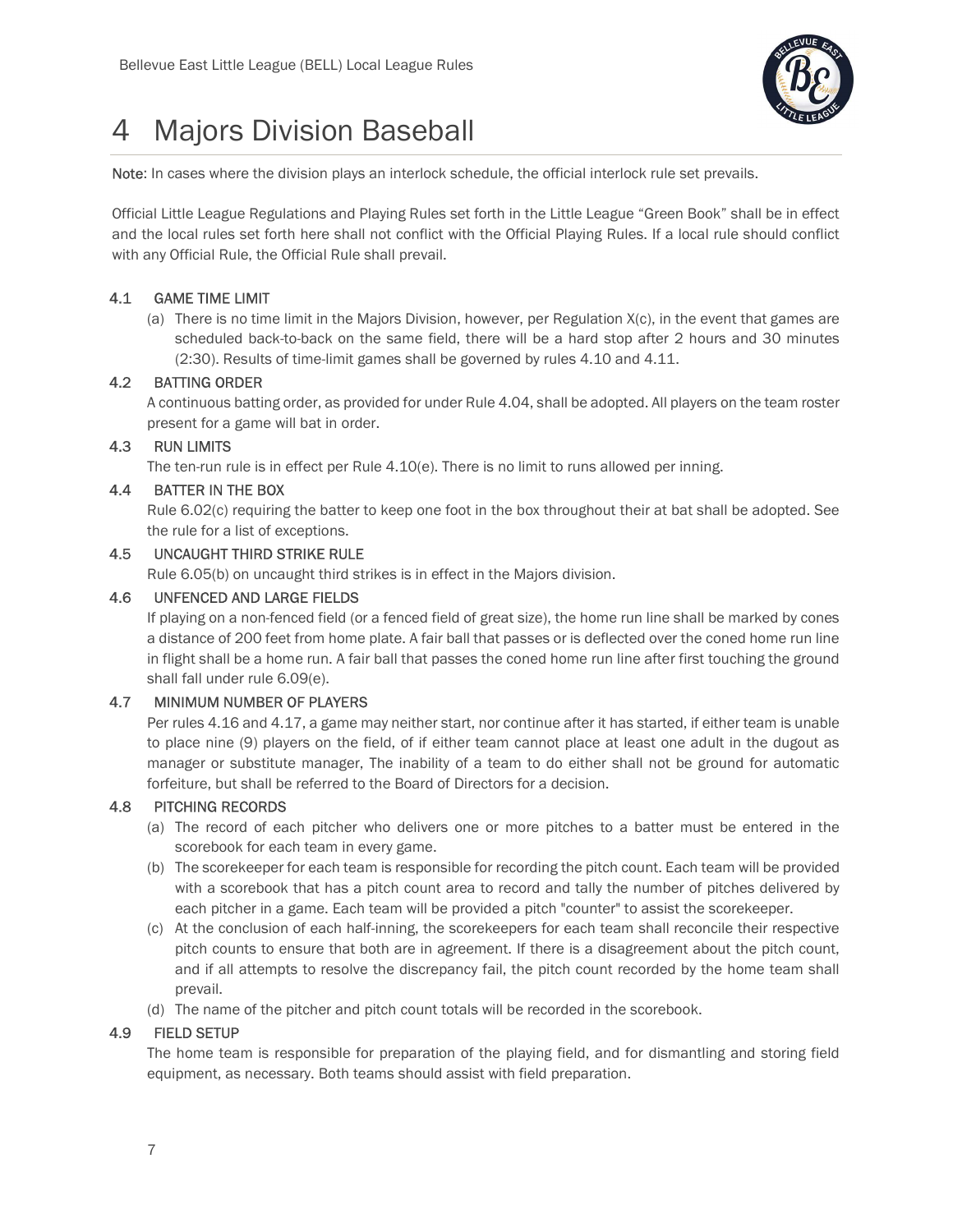

## 4.10 STEALING SIGNS

Per LL Rule 9.01(d) - The stealing and relaying of signs to alert the batter of pitch selection and/or location is unsportsmanlike behavior. If, in the judgment of the umpire this behavior is occurring, the team manager and those responsible including any player(s) and/or coach(es) shall be warned after the first offense. Those responsible including any player(s), coach(es), and/or manager shall be ejected from the game for a team's subsequent offense.

## 4.11 SCOREKEEPING

The home team shall provide the official score keeper.

### 4.12 UMPIRES

The home team must furnish one adult umpire behind the plate. The visiting team will furnish one adult field umpire.

## 4.13 GAME RESCHEDULING

Game rescheduling shall be done by the official BELL Director or Fields and/or applicable field scheduler, in cooperation with each of the Managers.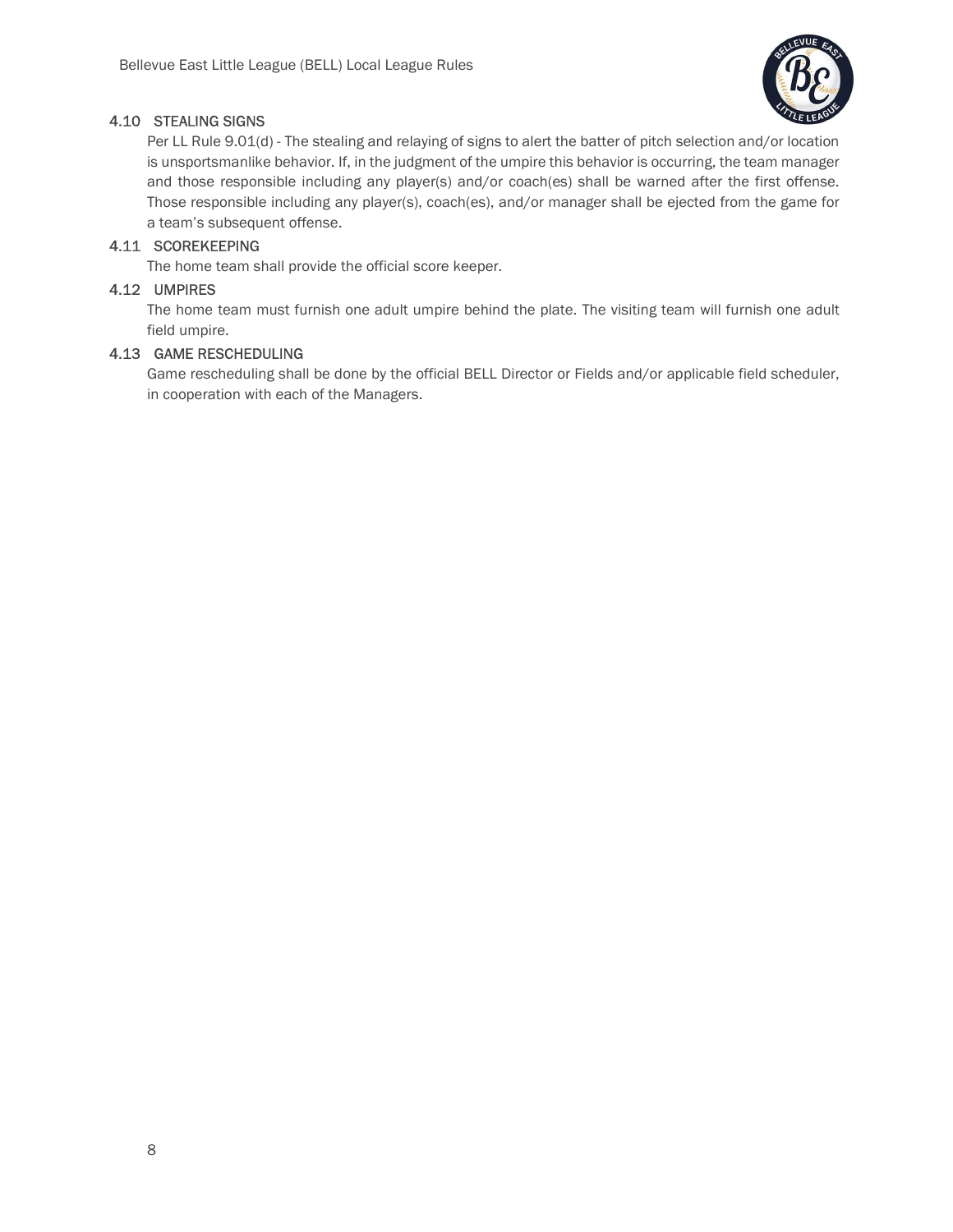

## 5 Coast Division Baseball (Player Pitch)

Note: In cases where the division plays an interlock schedule, the official interlock rule set prevails.

Official Little League Regulations and Playing Rules set forth in the Little League "Green Book" shall be in effect and the local rules set forth here shall not conflict with the Official Playing Rules. If a local rule should conflict with any Official Rule, the Official Rule shall prevail.

## 5.1 GAME TIME LIMIT

- (a) For games in the Coast division, no new inning shall start after one hour and 45 minutes (1:45), and there is no hard stop However, in the event games are scheduled back-to-back on the same field, there will be a hard stop after 2 hours and 30 minutes (2:30) of play.
- (b) Results of time-limit games shall be governed by Little League rules 4.10, 4.11, and 4.12.
- (c) The home plate umpire shall maintain official time.

## 5.2 BATTING ORDER

A continuous batting order, as provided for under Rule 4.04, shall be adopted. All players on the team roster present for a game will bat in order.

## 5.3 RUN LIMITS

- (a) The ten-run rule is in effect per Rule 4.10(e).
- (b) Each half-inning shall end when three (3) offensive outs or five (5) runs have been scored per rule 5.07; except for the sixth or the final full-inning (as designated by the umpire) in which unlimited runs are permitted and three (3) outs end play.

Exception: Unlimited runs in the final inning shall apply for both half-innings, for both home and away teams.

## 5.4 THE BATTER

- (a) Rule 6.02(c) requiring the batter to keep one foot in the box throughout their at bat shall be adopted. See Rule 6.02(c) for a list of exceptions.
- (b) The Infield Fly rule is in effect for games in the Coast division.
- (c) Little League rule 6.05(b) (uncaught third strike) is NOT adopted.

## 5.5 UNFENCED AND LARGE FIELDS

If playing on a non-fenced field (or a fenced field of great size), the home run line shall be marked by cones a distance of 200 feet from home plate. A fair ball that passes or is deflected over the coned home run line in flight shall be a home run. A fair ball that passes the coned home run line after first touching the ground shall fall under rule 6.09(e).

## 5.6 MINIMUM NUMBER OF PLAYERS

Per Little League rules 4.16 and 4.17, a game may neither start, nor continue after it has started, if either team is unable to place nine (9) players on the field, of if either team cannot place at least one adult in the dugout as manager or substitute manager, The inability of a team to do either shall not be ground for automatic forfeiture, but shall be referred to the Board of Directors for a decision.

## 5.7 PITCHING RECORDS

- (a) The record of each pitcher who delivers one or more pitches to a batter must be entered in the scorebook for each team in every game.
- (b) The scorekeeper for each team is responsible for recording the pitch count. Each team will be provided with a scorebook that has a pitch count area to record and tally the number of pitches delivered by each pitcher in a game. Each team will be provided a pitch "counter" to assist the scorekeeper.
- (c) At the conclusion of each half-inning, the scorekeepers for each team shall reconcile their respective pitch counts to ensure that both are in agreement. If there is a disagreement about the pitch count,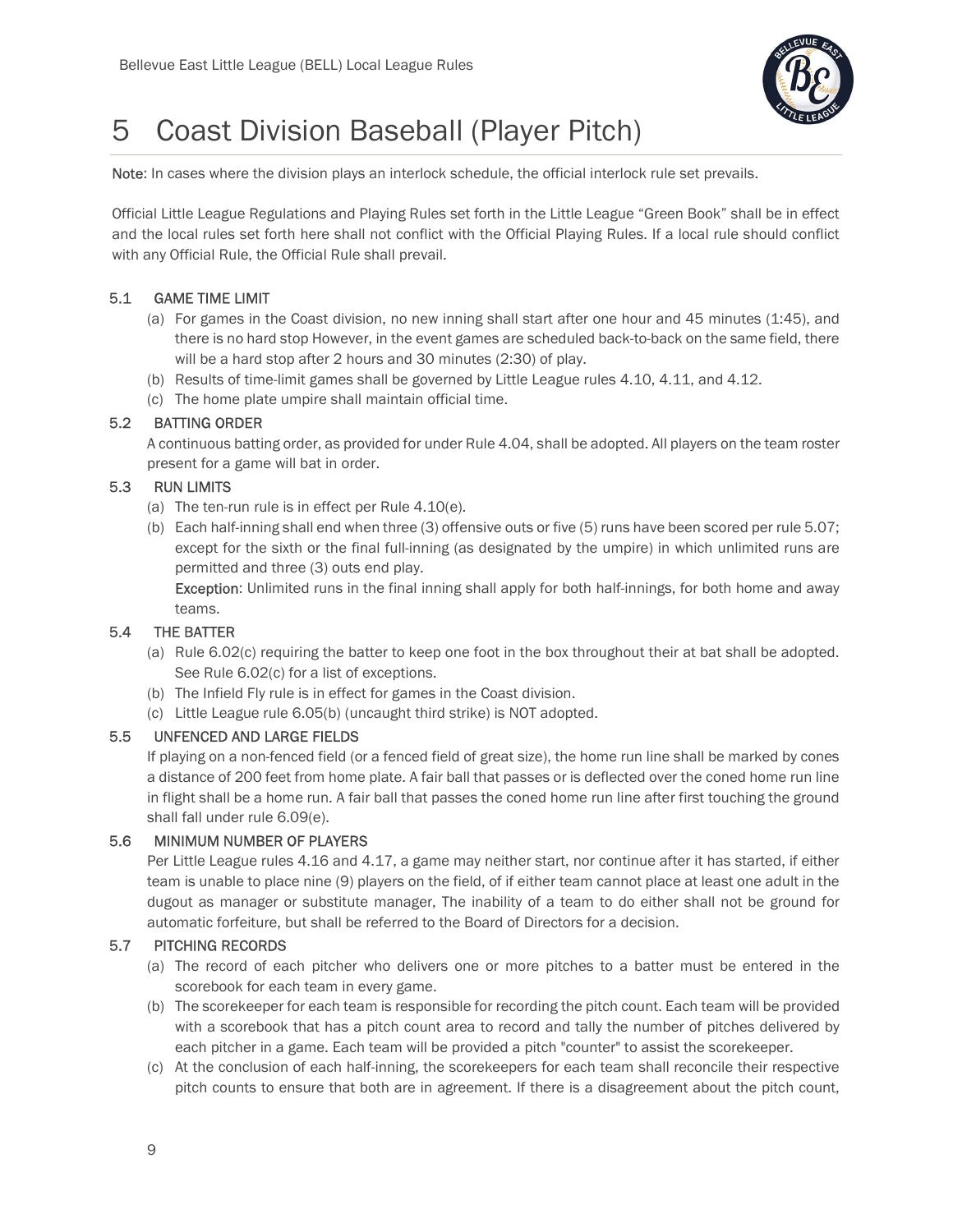

and if all attempts to resolve the discrepancy fail, the pitch count recorded by the home te prevail.

(d) The name of the pitcher and pitch count totals will be recorded in the scorebook.

## 5.8 FIELD SETUP

The home team is responsible for preparation of the playing field, and for dismantling and storing field equipment, as necessary. Both teams should assist with field preparation.

## 5.9 STEALING SIGNS

Per LL Rule 9.01(d) - The stealing and relaying of signs to alert the batter of pitch selection and/or location is unsportsmanlike behavior. If, in the judgment of the umpire this behavior is occurring, the team manager and those responsible including any player(s) and/or coach(es) shall be warned after the first offense. Those responsible including any player(s), coach(es), and/or manager shall be ejected from the game for a team's subsequent offense.

## 5.10 SCOREKEEPING

The home team shall provide the official score keeper.

## 5.11 UMPIRES

The home team must furnish one adult umpire behind the plate. The visiting team will furnish one adult field umpire.

## 5.12 GAME RESCHEDULING

Game rescheduling shall be done by the official BELL Director or Fields and/or applicable field scheduler, in cooperation with each of the Managers. Games may be rescheduled only due to weather, or to a shortage of players (less than 8), due to an official school event.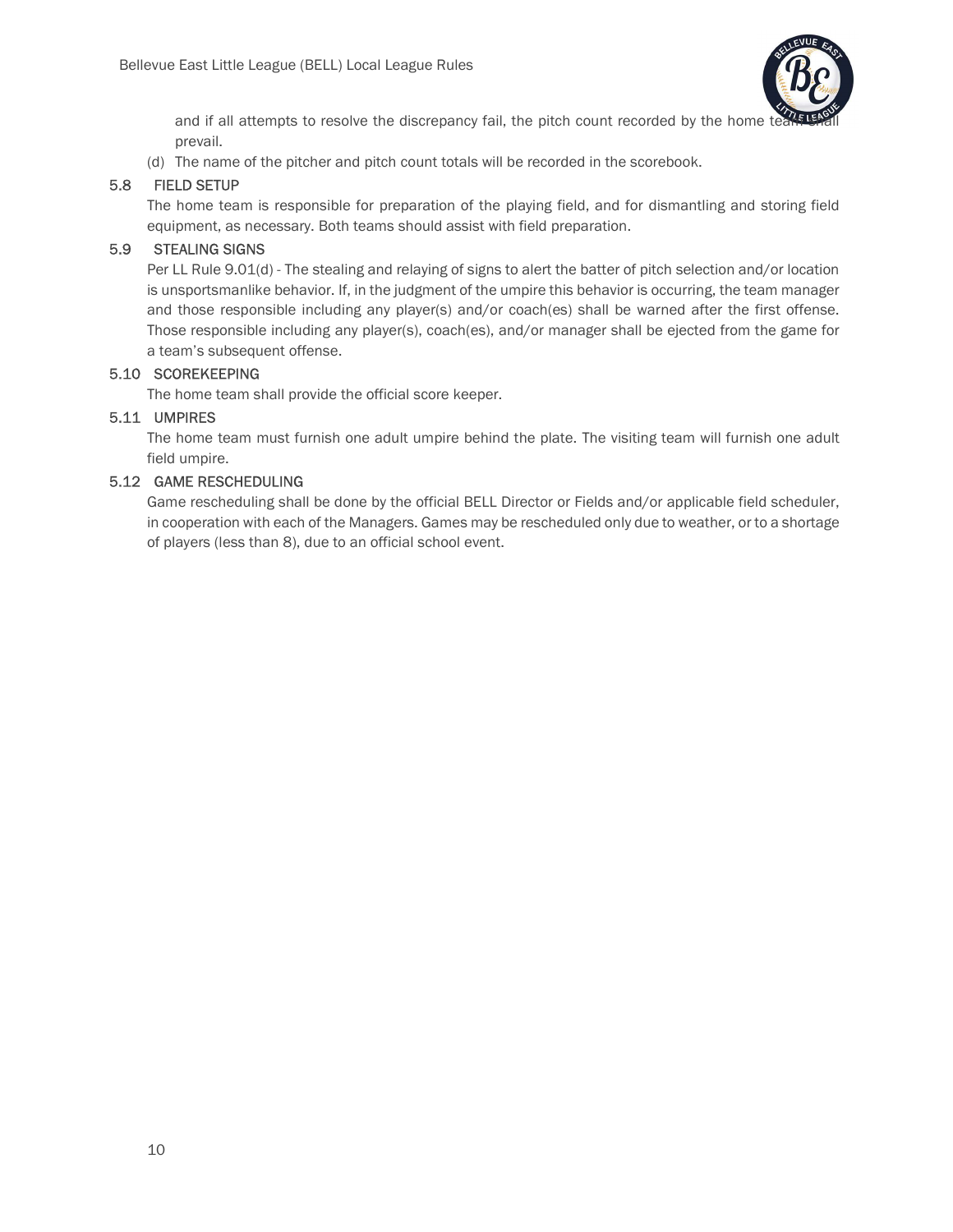

## 6 AAA Division Baseball (Player Pitch)

Note: In cases where the division plays an interlock schedule, the official interlock rule set prevails.

Official Little League Regulations and Playing Rules set forth in the Little League "Green Book" shall be in effect and the local rules set forth here shall not conflict with the Official Playing Rules. If a local rule should conflict with any Official Rule, the Official Rule shall prevail.

## 6.1 GAME TIME LIMIT

- (a) For games in the AAA Division, no new inning shall start after 1 hour and 45 minutes of play (1:45), and there shall be a hard stop at 2 hours and 15 minutes (2:15). Results of time limit games shall be governed by Little League rules 4.10, 4.11, and 4.12.
- (b) The home plate umpire shall maintain official time.

## 6.2 BATTING ORDER

A continuous batting order, as provided for under Rule 4.04, shall be adopted. All players on the team roster present for a game will bat in order.

## 6.3 RUN LIMITS

- (a) The ten-run rule is in effect per Rule 4.10(e).
- (b) Each half-inning shall end when three (3) offensive outs or five (5) runs have been scored per rule 5.07; except for the sixth or the final full-inning (as designated by the umpire) in which unlimited runs are permitted and three (3) outs end play.

Exception: Unlimited runs in the final inning shall apply for both half-innings, for both home and away teams.

## 6.4 THE BATTER

- (a) Rule 6.02(c) requiring the batter to keep one foot in the box throughout their at bat shall be adopted. The number of violations shall be counted individually per batter for the entire game and not reset at the beginning of each full-inning or each at bat.
- (b) Little League rule 6.05(b) (uncaught third strike) is NOT adopted.

## 6.5 THE RUNNER

Stealing bases is introduced at this level, but there shall be no stealing of home plate in Division AAA prior to May 1 of each season

## 6.6 NUMBER OF DEFENSIVE PLAYERS

Teams shall attempt to play ten (10) players during defensive play - regular infield plus four (4) outfielders.

### 6.7 UNFENCED AND LARGE FIELDS

If playing on a non-fenced field (or a fenced field of great size), the home run line shall be marked by cones a distance of 200 feet from home plate. A fair ball that passes or is deflected over the coned home run line in flight shall be a home run. A fair ball that passes the coned home run line after first touching the ground shall fall under rule 6.09(e).

## 6.8 MINIMUM NUMBER OF PLAYERS

Per rules 4.16 and 4.17, a game may neither start, nor continue after it has started, if either team is unable to place nine (9) players on the field, of if either team cannot place at least one adult in the dugout as manager or substitute manager, The inability of a team to do either shall not be ground for automatic forfeiture, but shall be referred to the Board of Directors for a decision.

#### 6.9 PITCHING RECORDS

(a) The record of each pitcher who delivers one or more pitches to a batter must be entered in the scorebook for each team in every game.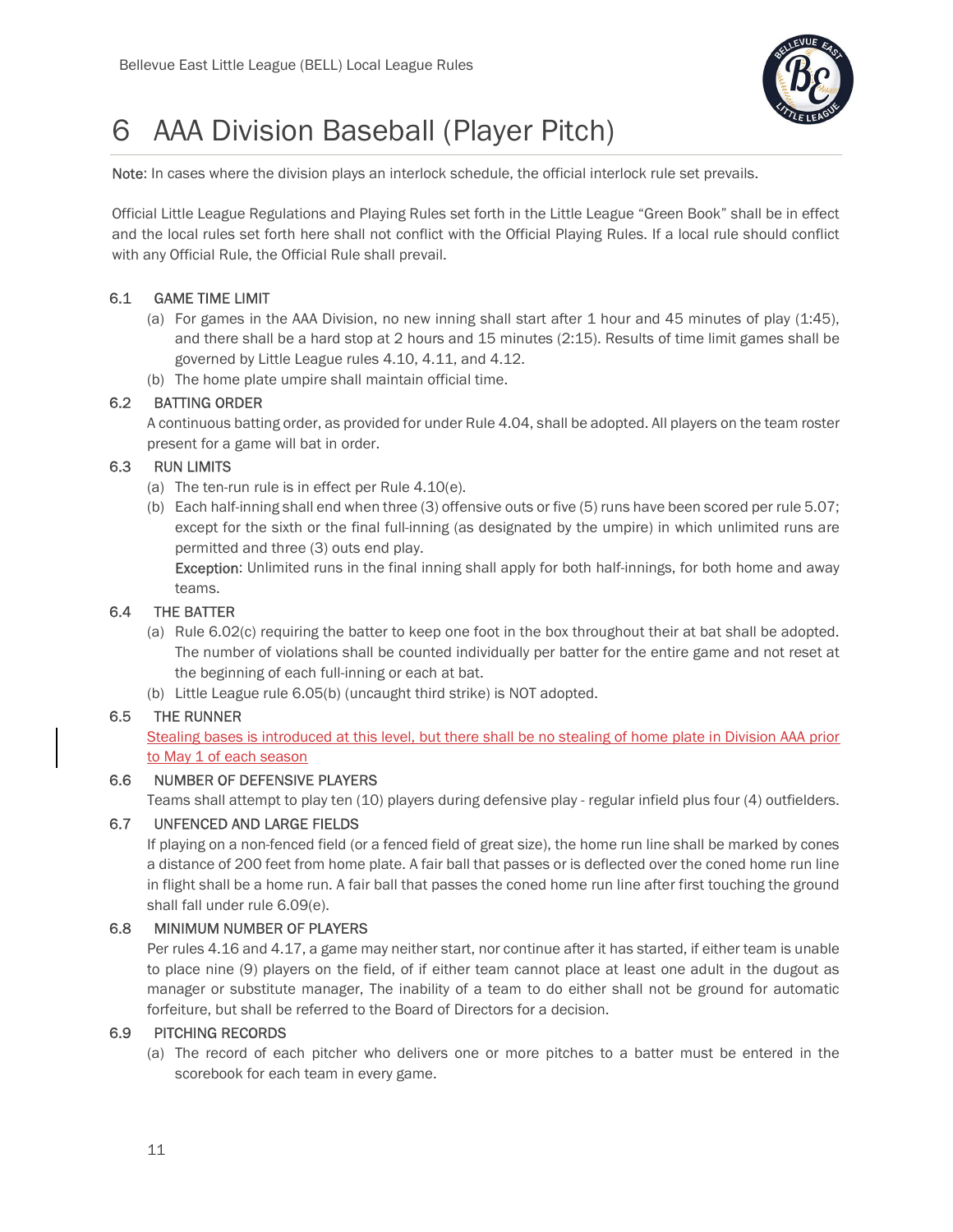

- (b) The scorekeeper for each team is responsible for recording the pitch count. Each team will be with a scorebook that has a pitch count area to record and tally the number of pitches delivered by each pitcher in a game. Each team will be provided a pitch "counter" to assist the scorekeeper.
- (c) At the conclusion of each half-inning, the scorekeepers for each team shall reconcile their respective pitch counts to ensure that both are in agreement. If there is a disagreement about the pitch count, and if all attempts to resolve the discrepancy fail, the pitch count recorded by the home team shall prevail.
- (d) The name of the pitcher and pitch count totals will be recorded in the scorebook.

## 6.10 FIELD SETUP

The home team is responsible for preparation of the playing field, and for dismantling and storing field equipment, as necessary. Both teams should assist with field preparation.

## 6.11 STEALING SIGNS

Per LL Rule 9.01(d) - The stealing and relaying of signs to alert the batter of pitch selection and/or location is unsportsmanlike behavior. If, in the judgment of the umpire this behavior is occurring, the team manager and those responsible including any player(s) and/or coach(es) shall be warned after the first offense. Those responsible including any player(s), coach(es), and/or manager shall be ejected from the game for a team's subsequent offense.

## 6.12 SCOREKEEPING

The home team shall provide the official score keeper.

## 6.13 UMPIRES

The home team must furnish one adult umpire behind the plate. The visiting team will furnish one adult field umpire.

## 6.14 GAME RESCHEDULING

Game rescheduling shall be done by the official BELL Director or Fields and/or applicable field scheduler, in cooperation with each of the Managers. Games may be rescheduled only due to weather, or to a shortage of players (less than 7), due to an official school event.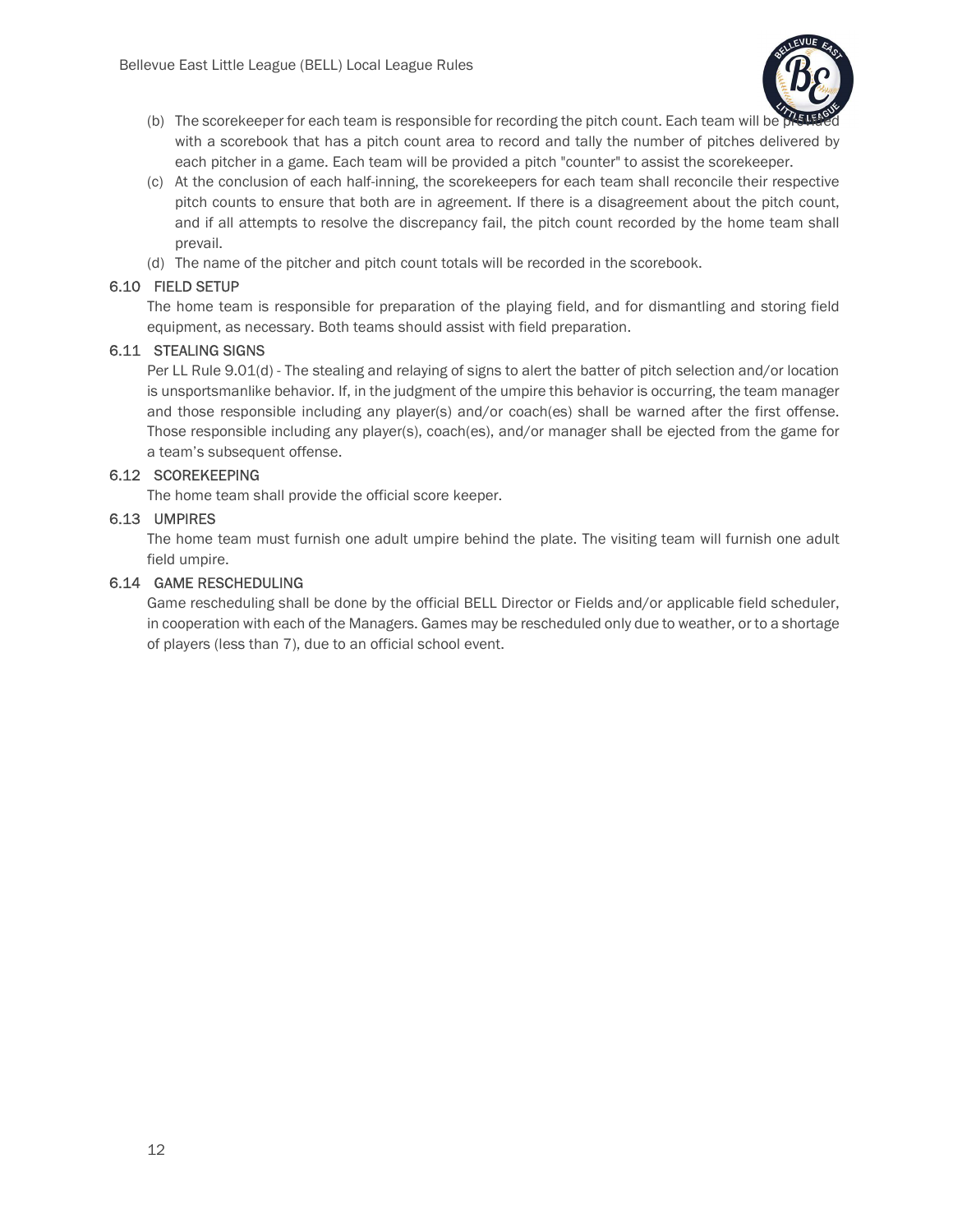

## 7 AA Division Baseball (Coach / Machine Pitch)

Note: In cases where the division plays an interlock schedule, the official interlock rule set prevails.

Official Little League Regulations and Playing Rules set forth in the Little League "Green Book" shall be in effect and the local rules set forth here shall not conflict with the Official Playing Rules. If a local rule should conflict with any Official Rule, the Official Rule shall prevail.

At the AA level of baseball, emphasis should be on the fundamentals of baseball, good sportsmanship, and playing as a team. There is no pressure to perform. This is supposed to be FUN!

The Single-A Minor Division is coach pitch and mechanical arm-pitch.

## 7.1 DIVISION AGES

The "AA" Minor Division shall serve primarily 7- and 8-year old boys.

## 7.2 GAME TIME LIMIT

- (a) No new inning will start after 1 hour and 30 minutes (1:30) of play and there shall be a hard stop at 1 hour and 45 minutes (1:45). In the event the score is tied at the completion of the final inning or time limit, a tie shall be recorded.
- (b) The Home team Manager shall maintain official time.

## 7.3 BATTING ORDER

(a) A continuous batting order, as provided for under Rule 4.04, shall be adopted. All players on the team roster present for a game will bat in order.

## 7.4 RUN LIMITS

- (a) The ten-run rule, as provided for under Rule 4.10(e) shall NOT be adopted.
- (b) Each half-inning shall end when three (3) offensive outs or five (5) runs have been scored per rule 5.07; except for the sixth or the final full-inning (as designated by the umpire) in which unlimited runs are permitted and three (3) outs end play.

Exception: Unlimited runs in the final inning shall apply for both half-innings, for both home and away teams.

## 7.5 THE BATTER

- (a) Rule 6.02(c) requiring the batter to keep one foot in the box throughout their at bat shall NOT be adopted.
- (b) All strikes either across the plate or swung at counts as a strike. Three strikes are an out.
- (c) The player gets a maximum of 7 pitches unless a foul ball is on the 7th pitch.

## 7.6 THE PITCHER

- (a) The VP of the division shall be the sole authority on the date at which pitching machines are used or coach pitch is used
- (b) A coach pitching to a batter shall pitch to all players from a distance of at least 30 feet.

## 7.7 NUMBER OF DEFENSIVE PLAYERS

Teams shall attempt to play ten (10) players during defensive play - regular infield plus four (4) outfielders.

## 7.8 OUTFIELDER POSITIONING

Outfielders must be at least 20 feet behind the bases and the imaginary semi-circle of the outfield at the start of each pitch.

## 7.9 HOME RUN DISTANCE

The home run line shall be set at approximately 150 feet.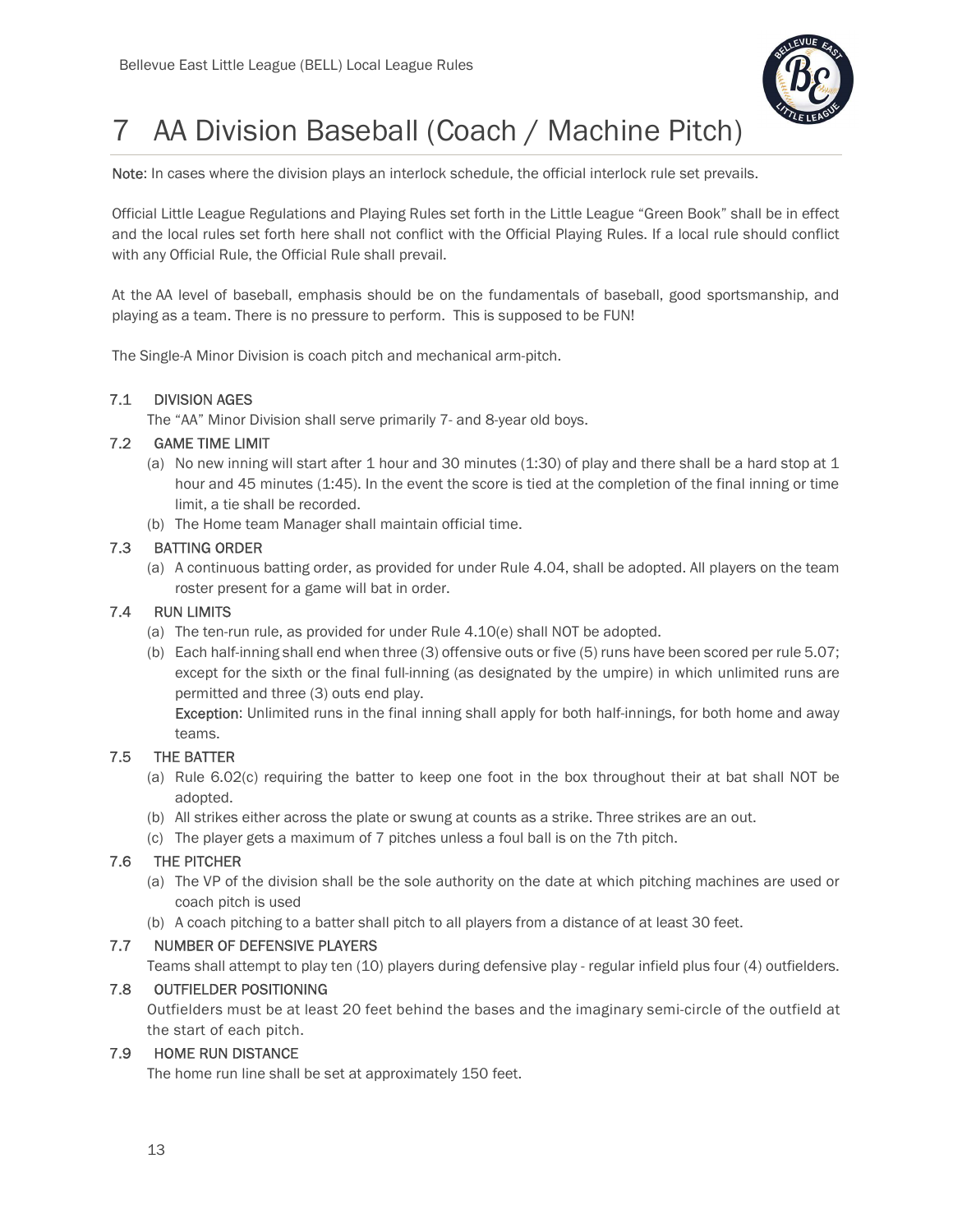

## 7.10 MINIMUM NUMBER OF PLAYERS

Per rules 4.16 and 4.17, a game may neither start, nor continue after it has started, if either team is unable to place nine (9) players on the field, of if either team cannot place at least one adult in the dugout as manager or substitute manager, The inability of a team to do either shall not be ground for automatic forfeiture, but shall be referred to the Board of Directors for a decision.

## 7.11 PITCHING MACHINE OPERATION AND RULES

- (a) The home team shall provide the pitching machine and this pitching machine will be used for the entire game, unless the machine has mechanical failure.
- (b) The pitching machine will be used at all times unless inoperative due to weather conditions or equipment failure.
- (c) If the pitching machine is inoperative, one adult coach from each team will pitch to batters on their team.
- (d) The pitching machine will be set at the beginning of the game and the speed will not be changed during the course of the game. Between innings, the operator may adjust the machine to ensure that it is tossing strikes. When adjustments are required, the adjustments must be made at the beginning of a full inning. Fine-tuning the pitching machine by adjusting the set screw on the throwing arm is permissible.
- (e) No coaching is allowed from the pitching machine.
- (f) The pitching machine operator is considered part of the field and incidental contact with the ball or players does not constitute interference.
- (g) The player at the pitching position must stay "even" with the rubber until the ball crosses the plate.
- (h) When a batted ball hits the pitching machine or comes to rest in the area surrounding the pitching machine where players are prohibited from entering, the ball is dead and the batter is awarded first base and base runners advance only if forced.
- (i) If the ball rolls completely through the pitching machine area untouched, the ball is live and playable even if the player pitcher has entered the pitching machine area in an attempt to make a play.

## 7.12 FIELD SETUP

The home team is responsible for preparation of the playing field, and for dismantling and storing field equipment, as necessary. Both teams should assist with field preparation.

## 7.13 SCOREKEEPING

The home team shall provide the official score keeper.

#### 7.14 GAME RESCHEDULING

Game rescheduling shall be done by the official BELL Director or Fields and/or applicable field scheduler, in cooperation with each of the Managers. Games may be rescheduled only due to weather, or to a shortage of players (less than 8), due to an official school event.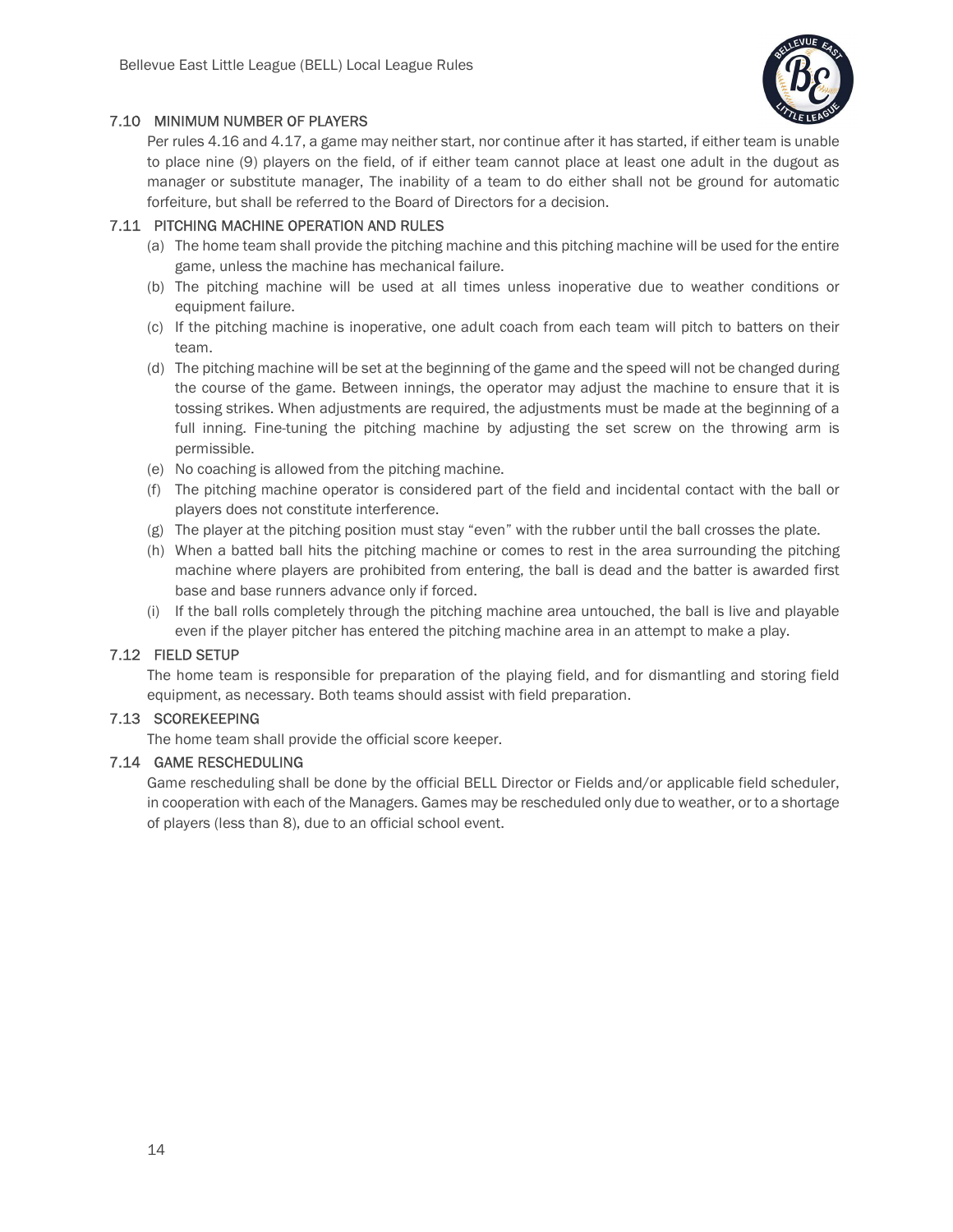

## 8 A Baseball Division (Coach Pitch)

Note: In cases where the division plays an interlock schedule, the official interlock rule set prevails.

Official Little League Regulations and Playing Rules set forth in the Little League "Green Book" shall be in effect and the local rules set forth here shall not conflict with the Official Playing Rules. If a local rule should conflict with any Official Rule, the Official Rule shall prevail.

The Single-A level of baseball is by league definition "Advanced Tee ball." Emphasis is placed on teaching the fundamentals of hitting and fielding, sportsmanship, and the value of team work. There is no pressure on players to win. The Single-A Division is focused solely on players having fun.

The Single-A Minor Division is coach pitch.

## 8.1 GAME TIME LIMIT

- (a) No new inning will start after 1 hour and 30 minutes (1:30) of play and there shall be a hard stop at 1 hour and 45 minutes (1:45). In the event the score is tied at the completion of the final inning or at the time limit, a tie shall be recorded.
- (b) The Home team Manager shall maintain official time.

## 8.2 BATTING ORDER

(a) A continuous batting order, as provided for under Rule 4.04, shall be adopted. All players on the team roster present for a game will bat in order.

## 8.3 RUN LIMITS

- (a) The ten-run rule, as provided for under Rule 4.10(e), shall NOT be adopted.
- (b) Each half-inning shall end when three (3) offensive outs or five (5) runs have been scored per rule 5.07; except for the sixth or the final full-inning (as designated by the umpire) in which unlimited runs are permitted and three (3) outs end play.

Exception: Unlimited runs in the final inning shall apply for both half-innings, for both home and away teams.

## 8.4 THE BATTER

- (a) Rule 6.02(c) requiring the batter to keep one foot in the box throughout their at bat shall NOT be adopted.
- (b) There are no called strikes. A strike shall be called only when a batter swings at a pitched ball, and not for a ball pitched within the strike zone; where the batter does not swing.
- (c) A batter shall not be awarded first base when struck by a pitched ball.
- (d) A batter cannot be walked / receive a base on balls.
- (e) Bunting is not allowed

## 8.5 THE PITCHER

- (a) Each batter shall be limited to eight (8) pitches. After the eighth pitch, the batter is retired. However, if the batter fouls off the  $8<sup>th</sup>$  pitch, additional pitches are granted until any pitch which is not a foul ball.
- (b) If the adult pitcher, out of reflex, catches a ball or interferes with a play, that ball is considered a dead ball, and is declared 'NO PITCH.' This pitch does not count towards the batter.

## 8.6 RUNNERS

- (a) Base runners and batters are only allowed to advance on a hit ball.
- (b) Runners are only allowed one base.
- (c) Base stealing is not allowed

## 8.7 NUMBER OF DEFENSIVE PLAYERS

Teams shall attempt to play ten (10) players during defensive play - regular infield plus four (4) outfielders.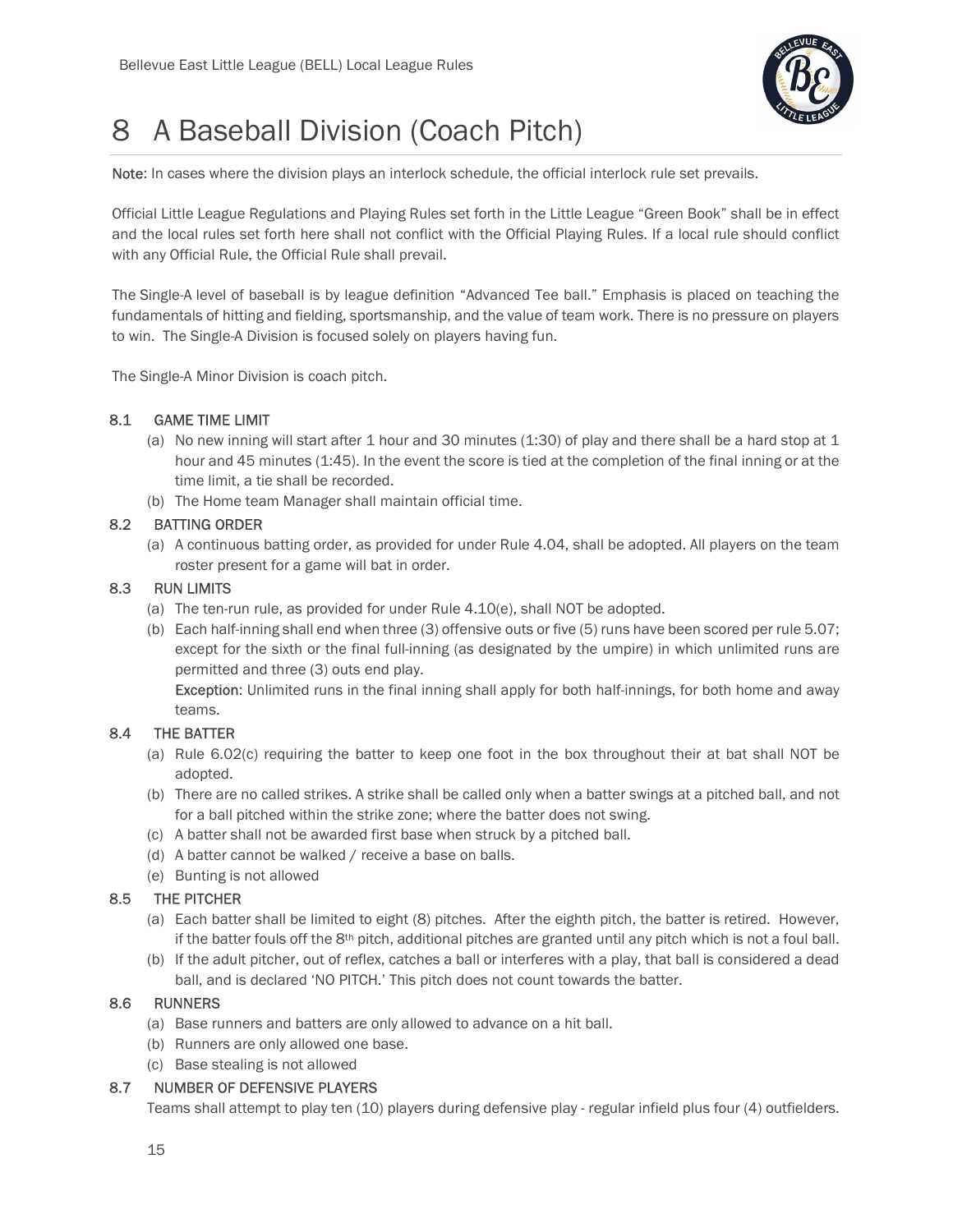

## 8.8 DEFENSIVE PLAY

Outfielders must be at least 20 feet behind the bases and the imaginary semi-circle of the outfield at the start of each pitch.

## 8.9 HOME RUN DISTANCE

The home run line shall be set at approximately 140 feet.

### 8.10 MINIMUM NUMBER OF PLAYERS

Per rules 4.16 and 4.17, a game may neither start, nor continue after it has started, if either team is unable to place nine (9) players on the field, of if either team cannot place at least one adult in the dugout as manager or substitute manager, The inability of a team to do either shall not be ground for automatic forfeiture, but shall be referred to the Board of Directors for a decision.

## 8.11 RETURNING PLAYERS

If a player leaves the game because he/she is departing the game, injured, or for disciplinary reasons, and then re-enters the game, he/ she shall be re-inserted into the defensive alignment anywhere the manager chooses, but must be placed back in the original batting order position.

## 8.12 FIELD SETUP

The home team is responsible for preparation of the playing field, and for dismantling and storing field equipment, as necessary. Both teams should assist with field preparation.

### 8.13 GAME RESCHEDULING

Game rescheduling shall be done by the official BELL Director or Fields and/or applicable field scheduler, in cooperation with each of the Managers. Games may be rescheduled only due to weather, or to a shortage of players (less than 7), due to an official school event.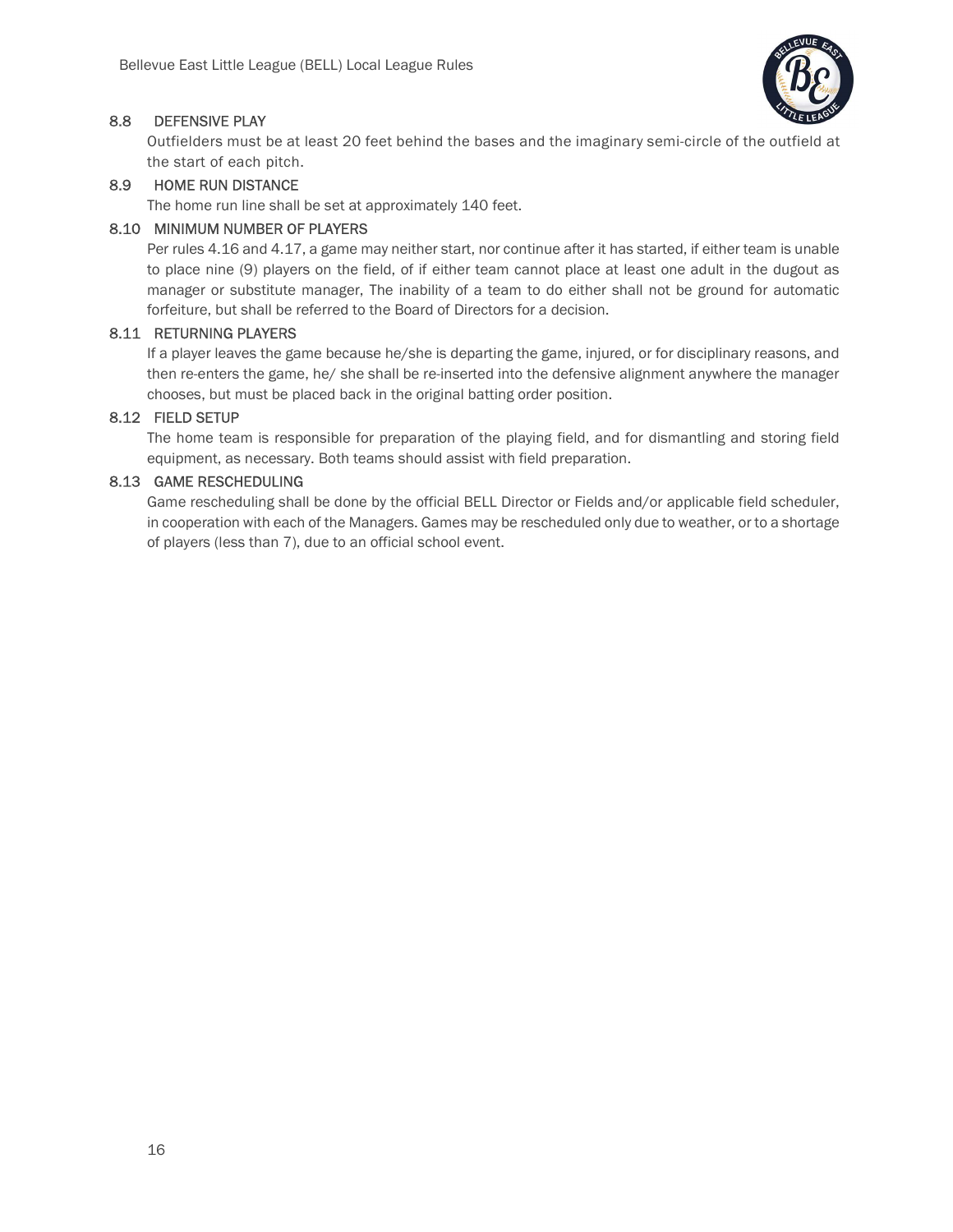

## 9 Tee Ball Division (No-Pitch)

Note: In cases where the division plays an interlock schedule, the official interlock rule set prevails.

Official Little League Regulations and Playing Rules set forth in the Little League "Green Book" shall be in effect and the local rules set forth here shall not conflict with the Official Playing Rules. If a local rule should conflict with any Official Rule, the Official Rule shall prevail.

Tee Ball is designed to provide an introduction to the games of baseball and/ or softball. Emphasis is placed on teaching the fundamentals of hitting and fielding, sportsmanship, and the value of team work. There is no pressure on players to win. The Tee Ball Division is focused solely on players having fun.

Tee Ball is no pitch.

## 9.1 DIVISION AGES

The Tee Ball Division shall serve primarily league age 4- and 5-year olds.

## 9.2 GAME TIME LIMIT

- (a) No new inning will start after 1 hour and minutes (1:30) of play, and the game shall conclude regardless of the score at 1:30.
- (b) The Home team Manager shall maintain official time.

## 9.3 BATTING ORDER

- (a) A continuous batting order, as provided for under Rule 4.04, shall be adopted. All players on the team roster present for a game will bat in order.
- (b) Each team shall bat its entire roster each inning.

## 9.4 DIAMOND SIZE

There shall be 60-foot diamond for all games.

## 9.5 THE BATTER

There are no strike outs. Batters shall continue to swing until a fair ball is hit.

## 9.6 PITCHING

There shall be no live pitching; batters shall hit from a tee for all at-bats.

### 9.7 RUNNERS

Base runners shall advance one (1) base for each fair ball that is hit.

## 9.8 NUMBER OF DEFENSIVE PLAYERS

Teams shall attempt to play ten (10) players during defensive play - regular infield plus four (4) outfielders.

## 9.9 MINIMUM NUMBER OF PLAYERS

Per rules 4.16 and 4.17, a game may neither start, nor continue after it has started, if either team is unable to place nine (9) players on the field, of if either team cannot place at least one adult in the dugout as manager or substitute manager, The inability of a team to do either shall not be ground for automatic forfeiture, but shall be referred to the Board of Directors for a decision.

## 9.10 RETURNING PLAYERS

If a player leaves the game because he/she is departing the game, injured, or for disciplinary reasons, and then re-enters the game, he/ she shall be re-inserted into the defensive alignment anywhere the manager chooses, but must be placed back in the original batting order position.

#### 9.11 FIELD SETUP

The home team is responsible for preparation of the playing field, and for dismantling and storing field equipment, as necessary. Both teams should assist with field preparation.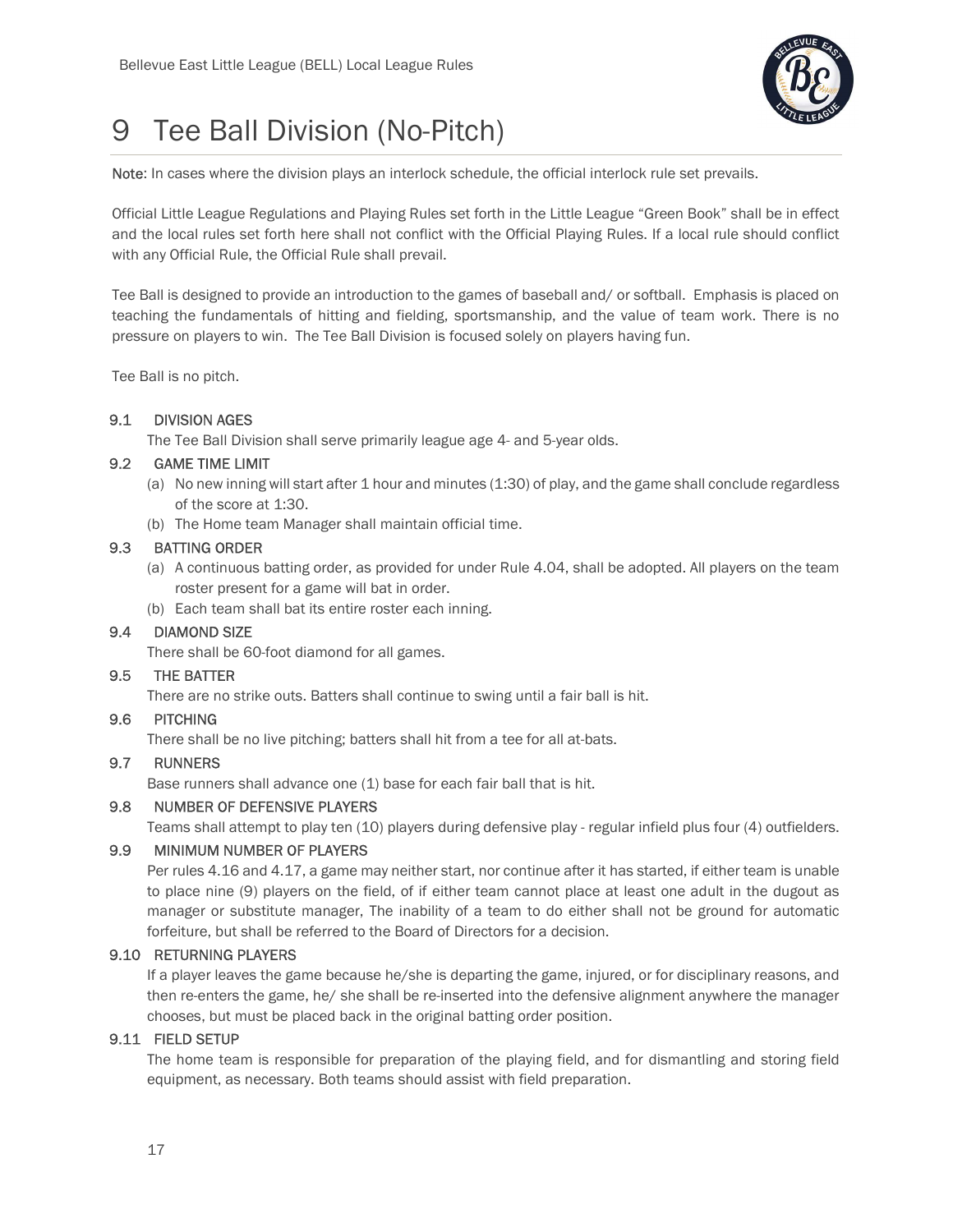

## 9.12 SCOREKEEPING

No official score shall be recorded for Tee Ball

## 9.13 GAME RESCHEDULING

Game rescheduling shall be done by the official BELL Director or Fields and/or applicable field scheduler, in cooperation with each of the Managers. Games may be rescheduled only due to weather, or to a shortage of players (less than 7), due to an official school event.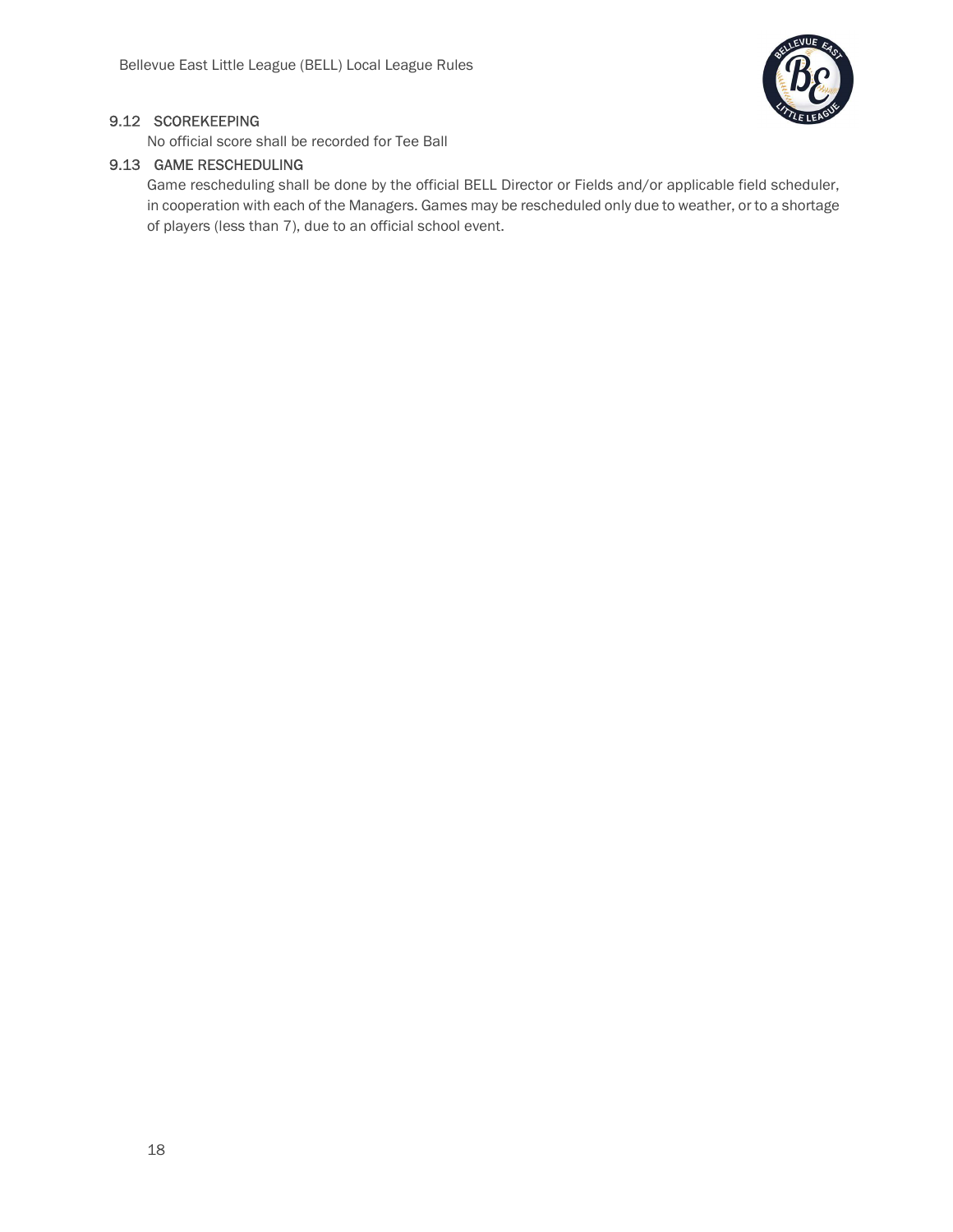

## 10 Juniors Division Softball

Note: In cases where the division plays an interlock schedule, the official interlock rule set prevails.

Official Little League Regulations and Playing Rules set forth in the Little League "Green Book" shall be in effect and the local rules set forth here shall not conflict with the Official Playing Rules. If a local rule should conflict with any Official Rule, the Official Rule shall prevail.

## 10.1 GAME TIME LIMIT

- (a) There is no time limit in Juniors or Seniors Divisions per Regulation VII(h), except under exceptions noted in Regulation X(c) and Rule 4.04. Under the provisions of Regulation X(c), BELL has established time limits in cases where games are scheduled back-to-back on the same field. Regardless of these limits, games must otherwise be played in accordance with Rules 4.10, 4.11, and 4.12.
- (b) When games are scheduled back-to-back on the same field, no new inning will start after 2 hours and 30 minutes (2:30) of play. If the game cannot be completed prior to the start of occupancy of the field for subsequent games (or loss of the field), the game will be called,
- (c) Per rule 4.11(c) NOTE: "Once a game becomes regulation and it is called with the home team taking the lead in an incomplete inning, the game ends with the home team the winner.
- (d) Per rule 4.11(d), EXCEPTION: "If the game is called during an incomplete inning, the game ends at the end of the last previous completed inning in the following situations: (4) The visiting team scores one or more runs to tie the score in the incomplete inning, and the home team does not score in the incomplete inning. (5) The visiting team scores one or more runs to take the lead in the incomplete inning, and the home team does not tie the score or retake the lead in the incomplete inning." If the score was tied at the end of the last previous completed inning, tie is declared.
- (e) The home plate umpire shall maintain official time.

## 10.2 BATTING ORDER

A continuous batting order, as provided for under Rule 4.04, shall be adopted. All players on the team roster present for a game will bat in order.

## 10.3 RUN LIMITS

The ten-run rule is in effect per Rule  $4.10(e)$ . There is no limit to runs allowed per inning.

## 10.4 BATTER IN THE BOX

Rule 6.02(c) requiring the batter to keep one foot in the box throughout their at bat shall be adopted. The number of violations shall be counted individually per batter for the entire game and not reset at the beginning of each full-inning or each at bat.

## 10.5 PITCHING RECORDS

- (a) The record of each pitcher who delivers one or more pitches to a batter must be entered in the scorebook for each team in every game.
- (b) The scorekeeper for each team is responsible for recording the pitch count. Each team will be provided with a scorebook that has a pitch count area to record and tally the number of pitches delivered by each pitcher in a game. Each team will be provided a pitch "counter" to assist the scorekeeper.
- (c) At the conclusion of each half-inning, the scorekeepers for each team shall reconcile their respective pitch counts to ensure that both are in agreement. If there is a disagreement about the pitch count, and if all attempts to resolve the discrepancy fail, the pitch count recorded by the home team shall prevail.
- (d) The name of the pitcher and pitch count totals will be recorded in the scorebook.

## 10.6 SCOREKEEPING

The home team shall provide the official score keeper.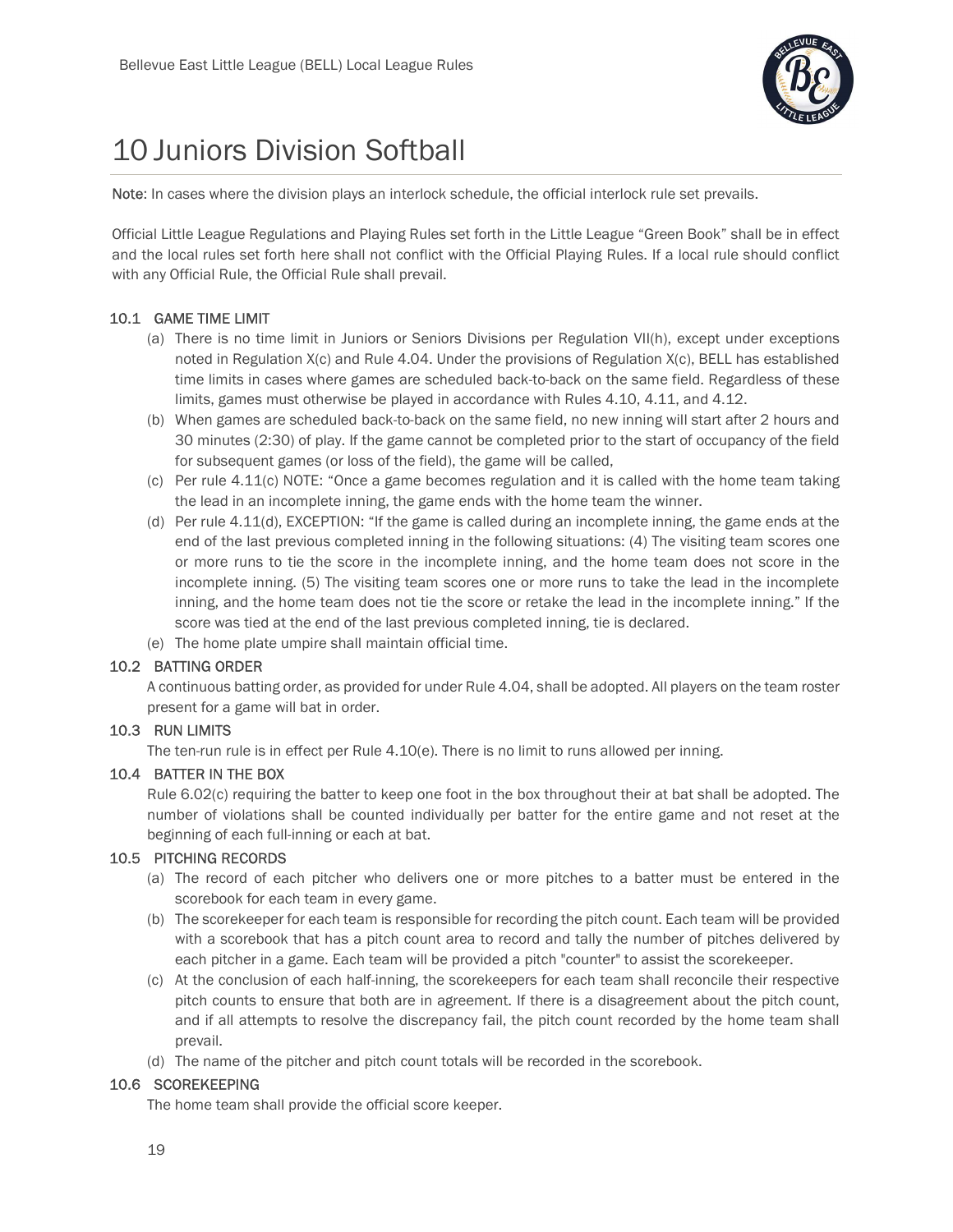

## 10.7 FIELD SETUP

The home team is responsible for preparation of the playing field, and for dismantling and storing field equipment, as necessary. Both teams should assist with field preparation.

## 10.8 UMPIRES

The home team must furnish one adult umpire behind the plate. The visiting team will furnish one adult field umpire.

## 10.9 GAME RESCHEDULING

Game rescheduling shall be done by the official BELL Director or Fields and/or applicable field scheduler, in cooperation with each of the Managers.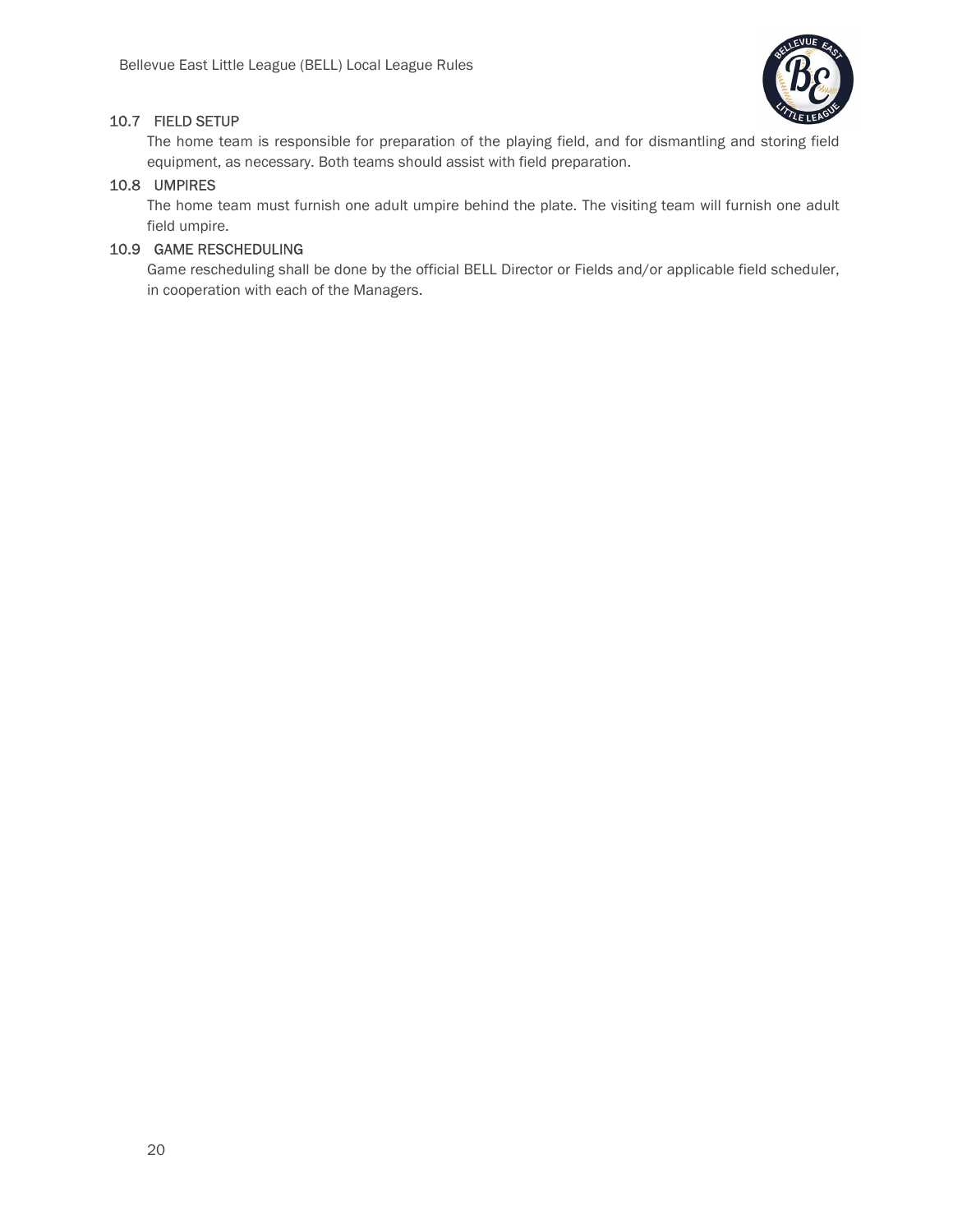

## 11 Majors Division Softball

Note: In cases where the division plays an interlock schedule, the official interlock rule set prevails.

Official Little League Regulations and Playing Rules set forth in the Little League "Green Book" shall be in effect and the local rules set forth here shall not conflict with the Official Playing Rules. If a local rule should conflict with any Official Rule, the Official Rule shall prevail.

## 11.1 GAME TIME LIMIT

- (a) There is no time limit, nor a hard stop, for games in the Majors division. However, in the event games are scheduled back-to-back on the same field, there will be a hard stop after 2 hours and 30 minutes (2:30) of play. Result of a time limit game will be determined in accordance with Little League rules 4.10, 4.11, 4.12.
- (b) The home plate umpire shall maintain official time.

## 11.2 BATTING ORDER

A continuous batting order, as provided for under Rule 4.04, shall be adopted. All players on the team roster present for a game will bat in order.

## 11.3 RUN LIMITS

The ten-run rule is in effect per Rule 4.10(e). There is no limit to runs allowed per inning.

## 11.4 BATTER IN THE BOX

After entering the batter's box, the batter must remain in the box with at least one foot throughout the atbat. See Rule 6.02 (c) for a list of exceptions.

## 11.5 MINIMUM NUMBER OF PLAYERS

Per rules 4.16 and 4.17, a game may neither start, nor continue after it has started, if either team is unable to place nine (9) players on the field, of if either team cannot place at least one adult in the dugout as manager or substitute manager, The inability of a team to do either shall not be ground for automatic forfeiture, but shall be referred to the Board of Directors for a decision.

## 11.6 PITCHING RECORDS

- (a) The record of each pitcher who delivers one or more pitches to a batter must be entered in the scorebook for each team in every game.
- (b) The scorekeeper for each team is responsible for recording the pitch count. Each team will be provided with a scorebook that has a pitch count area to record and tally the number of pitches delivered by each pitcher in a game. Each team will be provided a pitch "counter" to assist the scorekeeper.
- (c) At the conclusion of each half-inning, the scorekeepers for each team shall reconcile their respective pitch counts to ensure that both are in agreement. If there is a disagreement about the pitch count, and if all attempts to resolve the discrepancy fail, the pitch count recorded by the home team shall prevail.
- (d) The name of the pitcher and pitch count totals will be recorded in the scorebook.

## 11.7 STEALING SIGNS

Per LL Rule 9.01(d) - The stealing and relaying of signs to alert the batter of pitch selection and/or location is unsportsmanlike behavior. If, in the judgment of the umpire this behavior is occurring, the team manager and those responsible including any player(s) and/or coach(es) shall be warned after the first offense. Those responsible including any player(s), coach(es), and/or manager shall be ejected from the game for a team's subsequent offense.

## 11.8 FIELD SETUP

The home team is responsible for preparation of the playing field, and for dismantling and storing field equipment, as necessary. Both teams should assist with field preparation.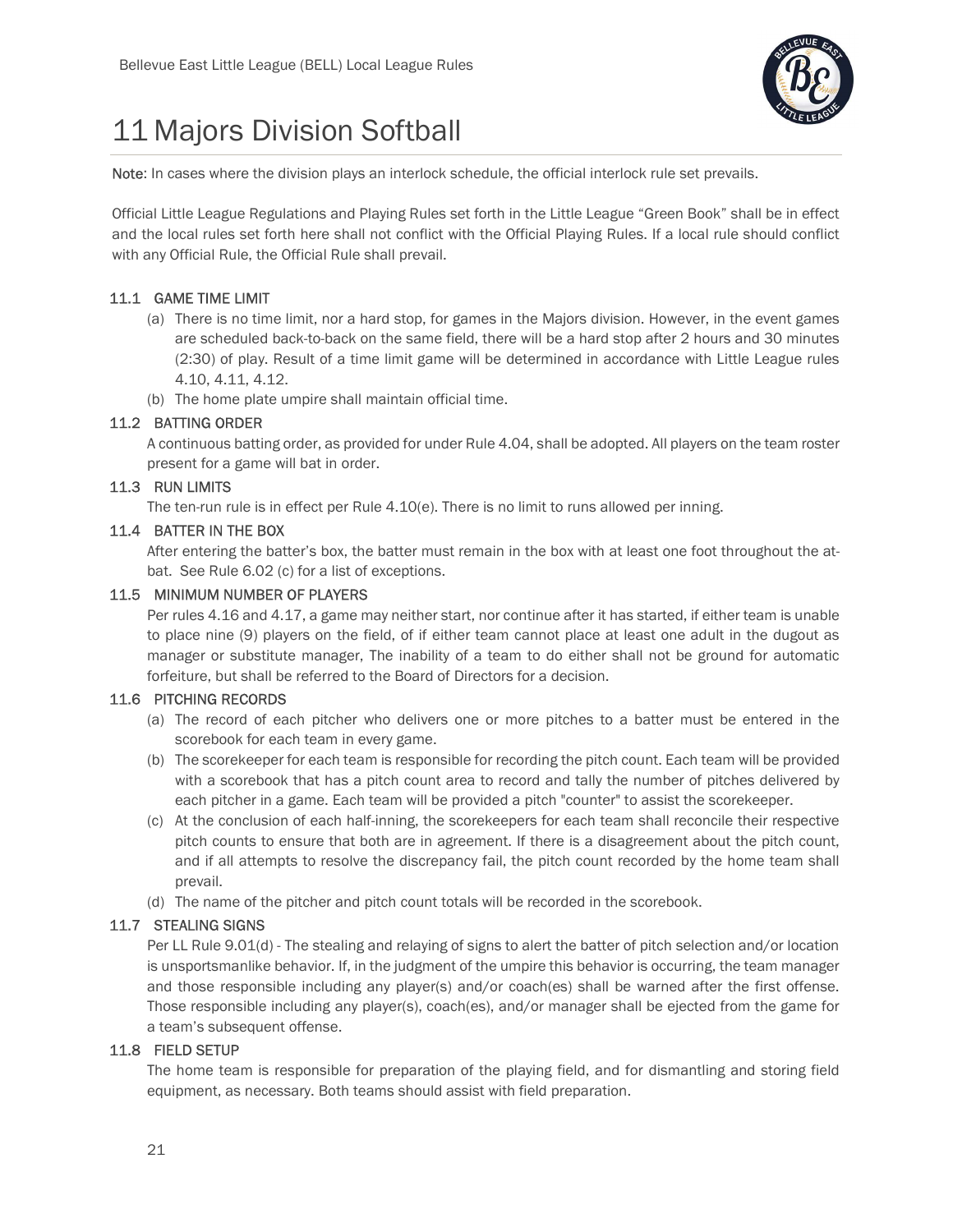

## 11.9 SCOREKEEPING

The home team shall provide the official score keeper.

#### 11.10 UMPIRES

The home team must furnish one adult umpire behind the plate. The visiting team will furnish one adult field umpire.

## 11.11 GAME RESCHEDULING

Game rescheduling shall be done by the official BELL Director or Fields and/or applicable field scheduler, in cooperation with each of the Managers.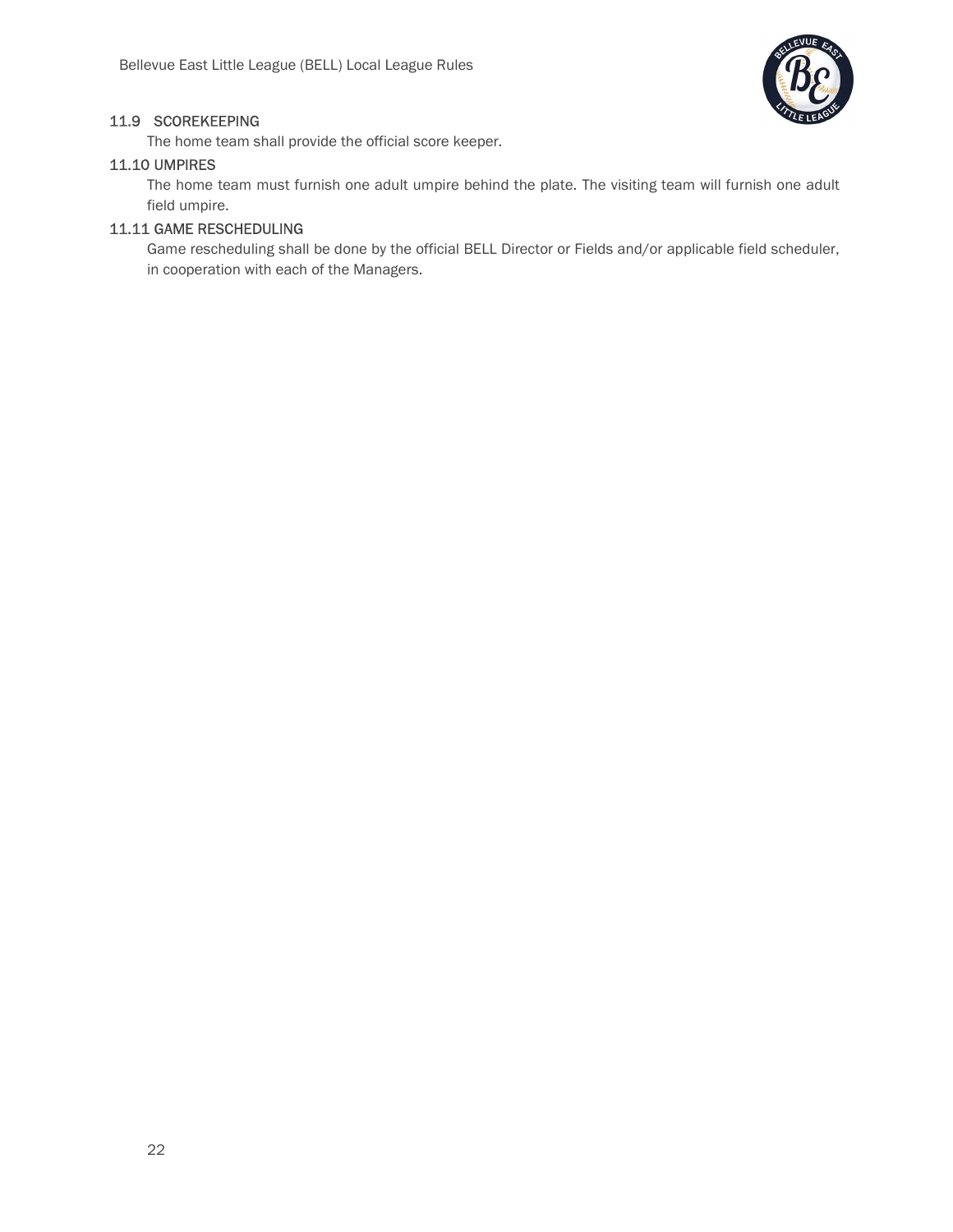

## 12 Coast Division Softball (Player Pitch)

Note: In cases where the division plays an interlock schedule, the official interlock rule set prevails.

Official Little League Regulations and Playing Rules set forth in the Little League "Green Book" shall be in effect and the local rules set forth here shall not conflict with the Official Playing Rules. If a local rule should conflict with any Official Rule, the Official Rule shall prevail.

## 12.1 GAME TIME LIMIT

- (a) No new inning shall start after one hour 45 minutes (1:45), and there will be no hard stop, for games in the Coast division. However, in the event games are scheduled back-to-back on the same field, there will be a hard stop after 2 hours and 30 minutes (2:30) of play.
- (b) The home plate umpire shall maintain official time.

## 12.2 BATTING ORDER

A continuous batting order, as provided for under Rule 4.04, shall be adopted. All players on the team roster present for a game will bat in order.

## 12.3 RUN LIMITS

- (a) The ten-run rule is in effect per Rule 4.10(e). There is no limit to runs allowed per inning.
- (b) Each half-inning shall end when three (3) offensive outs or five (5) runs have been scored per rule 5.07; except for the sixth or the final full-inning (as designated by the umpire) in which unlimited runs are permitted and three (3) outs end play.

Exception: Unlimited runs in the final inning shall apply for both half-innings, for both home and away teams.

## 12.4 BATTER IN THE BOX

Rule 6.02(c) requiring the batter to keep one foot in the box throughout their at bat shall be adopted. The number of violations shall be counted individually per batter for the entire game and not reset at the beginning of each full-inning or each at bat.

## 12.5 UNCAUGHT THIRD STRIKE

Little League rule 6.05(b) (uncaught third strike) is NOT adopted.

## 12.6 SOFTBALL

A regulation 11" softball shall be used.

## 12.7 UNFENCED AND LARGE FIELDS

If playing on a non-fenced field (or a fenced field of great size), the home run line shall be marked by cones a distance of 200 feet from home plate. A fair ball that passes or is deflected over the coned home run line in flight shall be a home run. A fair ball that passes the coned home run line after first touching the ground shall fall under rule 6.09(e).

#### 12.8 MINIMUM NUMBER OF PLAYERS

Per rules 4.16 and 4.17, a game may neither start, nor continue after it has started, if either team is unable to place nine (9) players on the field, of if either team cannot place at least one adult in the dugout as manager or substitute manager, The inability of a team to do either shall not be ground for automatic forfeiture, but shall be referred to the Board of Directors for a decision.

#### 12.9 PITCHING RECORDS

- (a) The record of each pitcher who delivers one or more pitches to a batter must be entered in the scorebook for each team in every game.
- (b) The scorekeeper for each team is responsible for recording the pitch count. Each team will be provided with a scorebook that has a pitch count area to record and tally the number of pitches delivered by each pitcher in a game. Each team will be provided a pitch "counter" to assist the scorekeeper.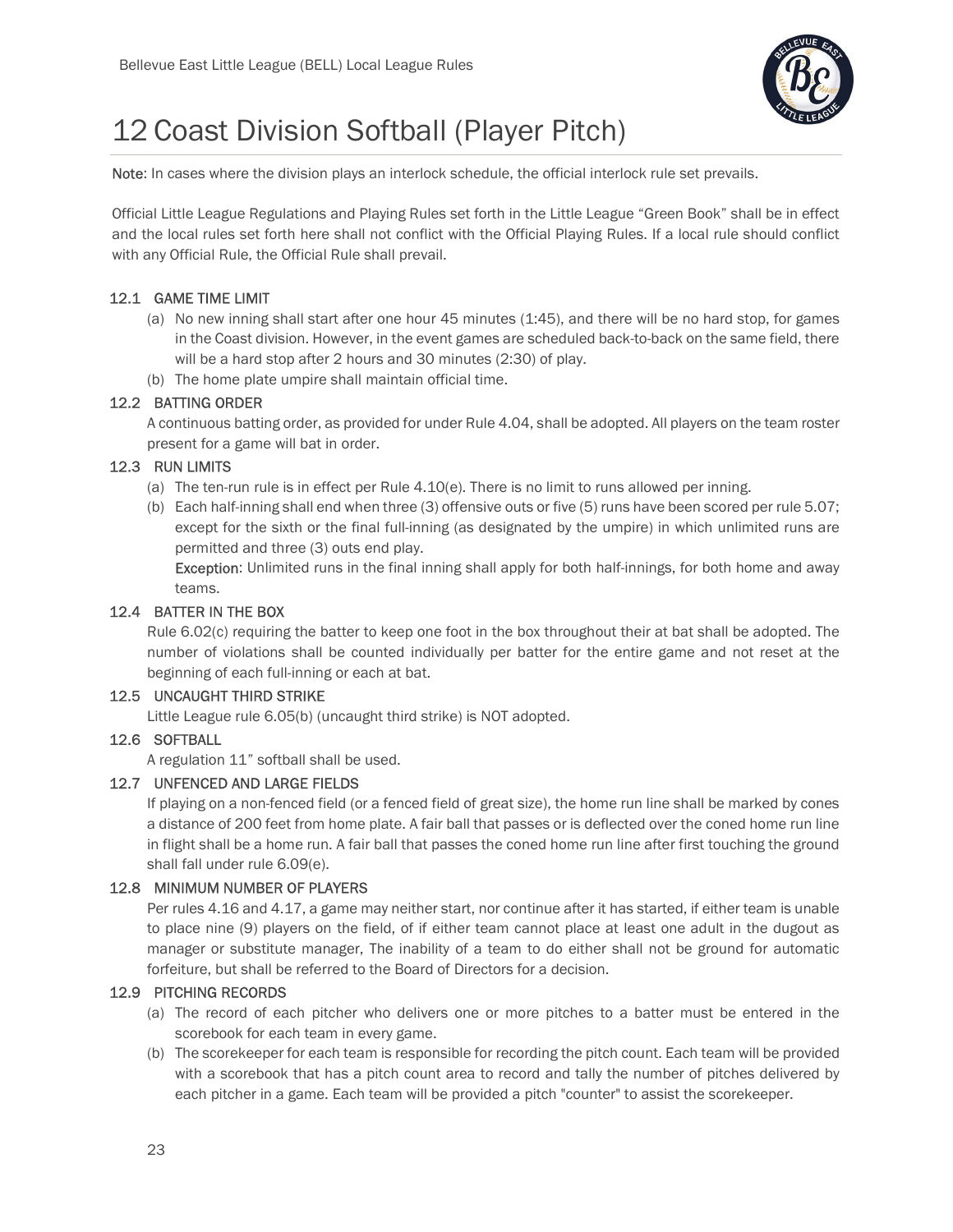

- (c) At the conclusion of each half-inning, the scorekeepers for each team shall reconcile their re pitch counts to ensure that both are in agreement. If there is a disagreement about the pitch count, and if all attempts to resolve the discrepancy fail, the pitch count recorded by the home team shall prevail.
- (d) The name of the pitcher and pitch count totals will be recorded in the scorebook.

## 12.10 STEALING SIGNS

Per LL Rule 9.01(d) - The stealing and relaying of signs to alert the batter of pitch selection and/or location is unsportsmanlike behavior. If, in the judgment of the umpire this behavior is occurring, the team manager and those responsible including any player(s) and/or coach(es) shall be warned after the first offense. Those responsible including any player(s), coach(es), and/or manager shall be ejected from the game for a team's subsequent offense.

## 12.11 FIELD SETUP

The home team is responsible for preparation of the playing field, and for dismantling and storing field equipment, as necessary. Both teams should assist with field preparation.

## 12.12 SCOREKEEPING

The home team shall provide the official score keeper.

## 12.13 UMPIRES

The home team must furnish one adult umpire behind the plate. The visiting team will furnish one adult field umpire.

## 12.14 GAME RESCHEDULING

Game rescheduling shall be done by the official BELL Director or Fields and/or applicable field scheduler, in cooperation with each of the Managers. Games may be rescheduled only due to weather, or to a shortage of players (less than 8), due to an official school event.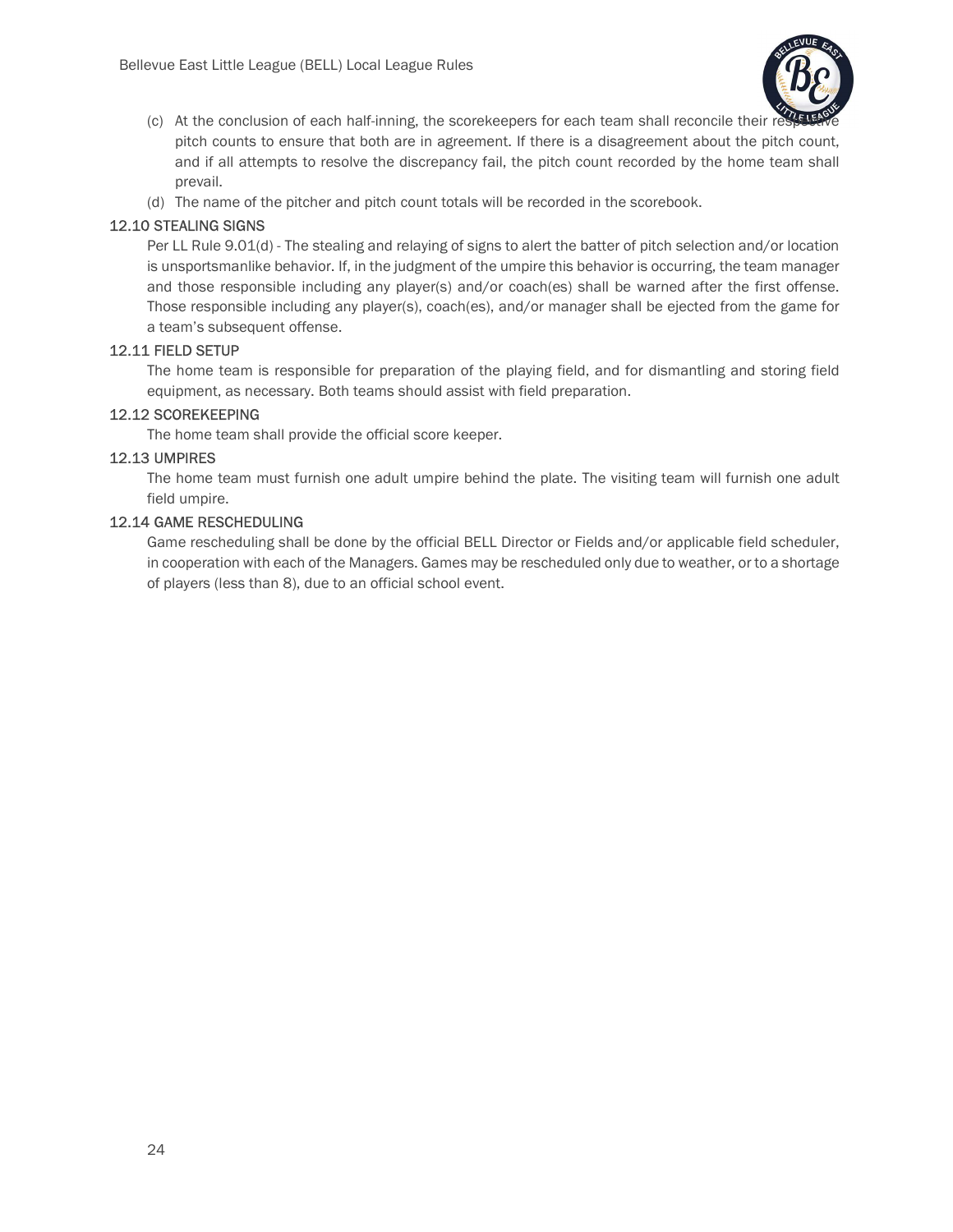

## 13 AAA Division Softball (Modified Player Pitch)

Note: In cases where the division plays an interlock schedule, the official interlock rule set prevails.

Official Little League Regulations and Playing Rules set forth in the Little League "Green Book" shall be in effect and the local rules set forth here shall not conflict with the Official Playing Rules. If a local rule should conflict with any Official Rule, the Official Rule shall prevail.

## 13.1 GAME TIME LIMIT

- (a) No new inning will start after 1 hour and 45 minutes (1:45) of play. There shall be a hard stop at 2 hours 15 minutes (2:15). In the event the score is tied at the completion of the final inning, a tie will be recorded. If the score is tied and the final inning has not been completed at when the game reaches the hard stop time limit, the score shall revert to the score at the end of the last complete inning, whether a win/loss or tie.
- (b) The Home team Manager shall maintain official time.

## 13.2 BATTING ORDER

A continuous batting order, as provided for under Rule 4.04, shall be adopted. All players on the team roster present for a game will bat in order.

## 13.3 RUN LIMITS

- (a) The ten-run rule is in effect per Rule 4.10(e). There is no limit to runs allowed per inning.
- (b) Each half-inning shall end when three (3) offensive outs or five (5) runs have been scored per rule 5.07; except for the sixth or the final full-inning (as designated by the umpire) in which unlimited runs are permitted and three (3) outs end play.

Exception: Unlimited runs in the final inning shall apply for both half-innings, for both home and away teams.

## 13.4 BATTER IN THE BOX

Rule 6.02(c) requiring the batter to keep one foot in the box throughout their at bat shall be adopted. The number of violations shall be counted individually per batter for the entire game and not reset at the beginning of each full-inning or each at bat.

## 13.5 UNCAUGHT THIRD STRIKE

Little League rule 6.05(b) (uncaught third strike) is NOT adopted.

## 13.6 NUMBER OF DEFENSIVE PLAYERS

Teams shall attempt to play ten (10) players during defensive play - regular infield plus four (4) outfielders.

## 13.7 UNFENCED AND LARGE FIELDS

If playing on a non-fenced field (or a fenced field of great size), the home run line shall be marked by cones a distance of 200 feet from home plate. A fair ball that passes or is deflected over the coned home run line in flight shall be a home run. A fair ball that passes the coned home run line after first touching the ground shall fall under rule 6.09(e).

## 13.8 MINIMUM NUMBER OF PLAYERS

Per rules 4.16 and 4.17, a game may neither start, nor continue after it has started, if either team is unable to place nine (9) players on the field, of if either team cannot place at least one adult in the dugout as manager or substitute manager, The inability of a team to do either shall not be ground for automatic forfeiture, but shall be referred to the Board of Directors for a decision.

## 13.9 THE PITCHER

- (a) Pitching distance shall be 35 feet for players, 30 feet for coaches.
- (b) Pitchers may pitch a maximum of three (3) innings per game.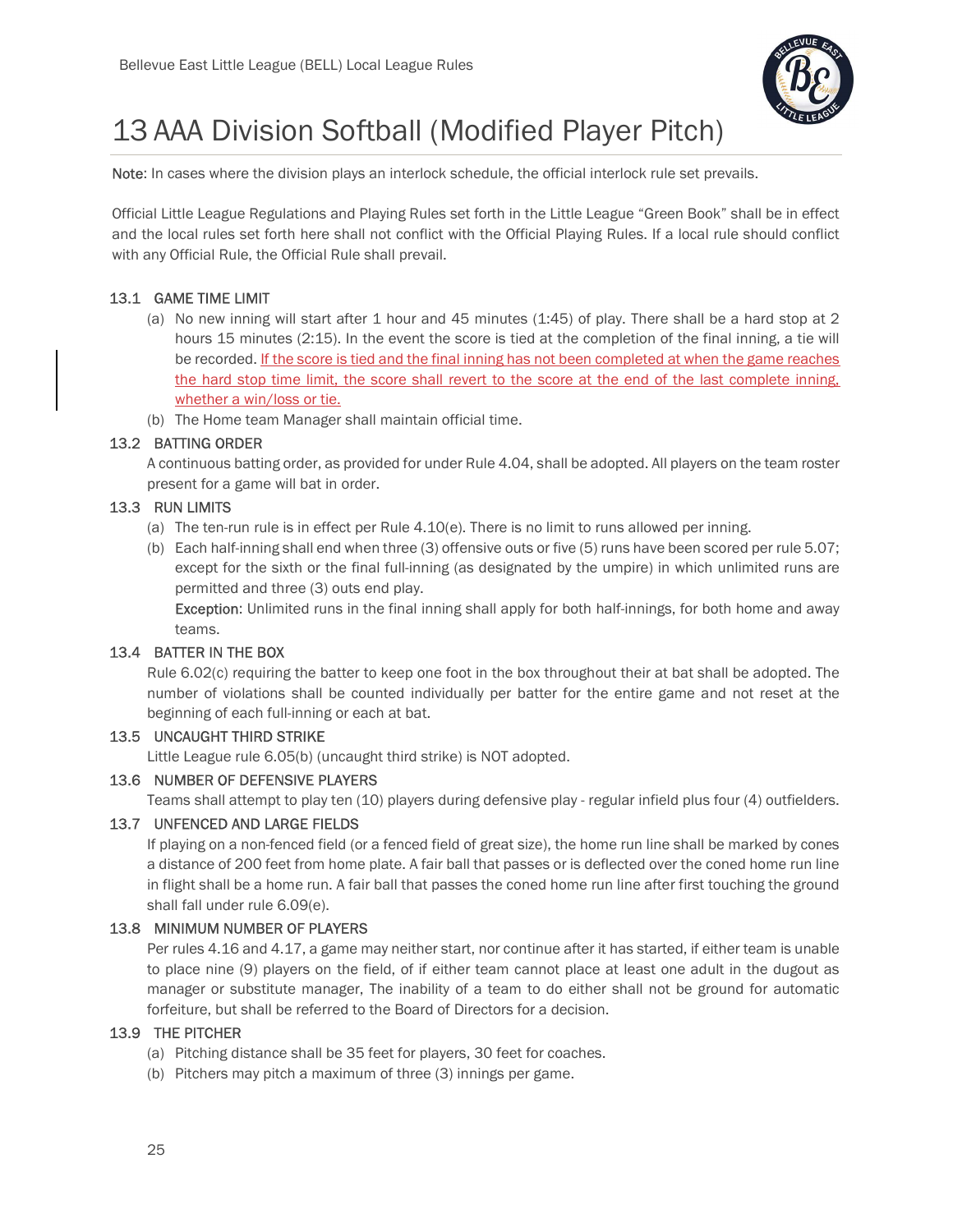

- (c) Modified Player Pitch. Player pitch until the ball is hit fair, or the home plate umpire calls either (3) strikes or four (4) balls. After the fourth ball, the manager or coach of the team at bat shall pitch until either six (6) pitches have been made, the umpire calls three (3) strikes, or the ball is hit fair. After a pitcher has thrown four (4) balls to four (4) batters in a single inning, the coach pitcher shall relieve the pitcher for the remainder of that inning, under the above coach pitch restrictions. The pitcher shall remain in the pitching position for defensive play
- (d) If the adult pitcher, out of reflex, catches a ball or interferes with a play, that ball is considered a dead ball, and is declared 'NO PITCH.' This pitch does not count towards the batter.

## 13.10 THE BATTER

- (a) No bunting is allowed
- (b) A strike shall be called only when a batter swings at a pitched ball, and not for a ball pitched within the strike zone; where the batter does not swing.
- (c) A batter shall not be awarded first base when struck by a pitched ball.
- (d) A batter cannot be walked/ receive a base on balls.

## 13.11 THE RUNNER

(a) Stealing bases is introduced at this level, but there shall be no stealing of home plate in Division AAA prior to May 1 of each season

## 13.12 PITCHING RECORDS

- (a) The record of each pitcher who delivers one or more pitches to a batter must be entered in the scorebook for each team in every game.
- (b) The scorekeeper for each team is responsible for recording the pitch count. Each team will be provided with a scorebook that has a pitch count area to record and tally the number of pitches delivered by each pitcher in a game. Each team will be provided a pitch "counter" to assist the scorekeeper.
- (c) At the conclusion of each half-inning, the scorekeepers for each team shall reconcile their respective pitch counts to ensure that both are in agreement. If there is a disagreement about the pitch count, and if all attempts to resolve the discrepancy fail, the pitch count recorded by the home team shall prevail.
- (d) The name of the pitcher and pitch count totals will be recorded in the scorebook.

## 13.13 STEALING SIGNS

Per LL Rule 9.01(d) - The stealing and relaying of signs to alert the batter of pitch selection and/or location is unsportsmanlike behavior. If, in the judgment of the umpire this behavior is occurring, the team manager and those responsible including any player(s) and/or coach(es) shall be warned after the first offense. Those responsible including any player(s), coach(es), and/or manager shall be ejected from the game for a team's subsequent offense.

## 13.14 FIELD SETUP

The home team is responsible for preparation of the playing field, and for dismantling and storing field equipment, as necessary. Both teams should assist with field preparation.

## 13.15 SCOREKEEPING

The home team shall provide the official score keeper.

#### 13.16 UMPIRES

The home team must furnish one adult umpire behind the plate. The visiting team will furnish one adult field umpire.

#### 13.17 GAME RESCHEDULING

Game rescheduling shall be done by the official BELL Director or Fields and/or applicable field scheduler, in cooperation with each of the Managers. Games may be rescheduled only due to weather, or to a shortage of players (less than 7), due to an official school event.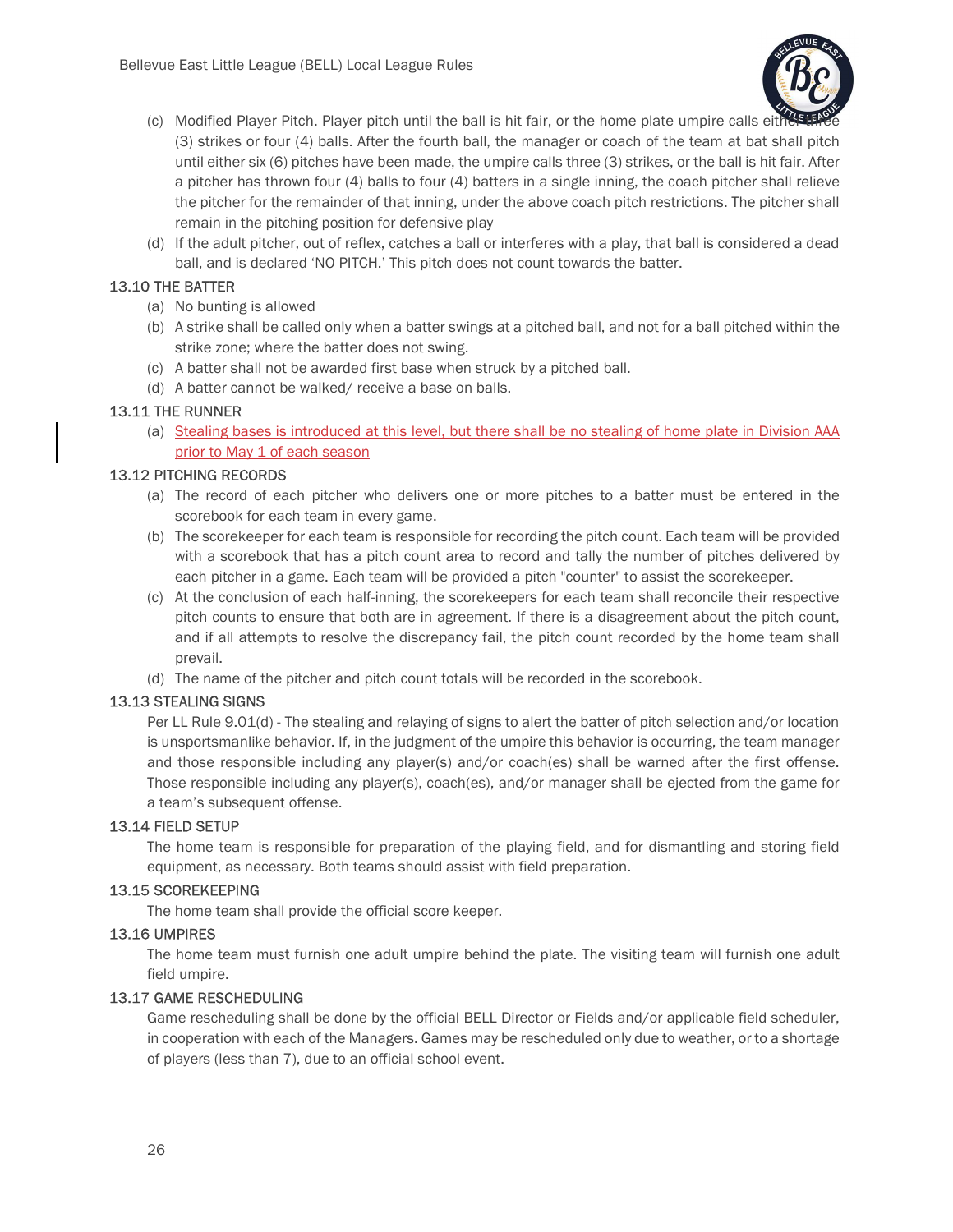

## 14 AA Division Softball (Coach Pitch)

Note: In cases where the division plays an interlock schedule, the official interlock rule set prevails.

Official Little League Regulations and Playing Rules set forth in the Little League "Green Book" shall be in effect and the local rules set forth here shall not conflict with the Official Playing Rules. If a local rule should conflict with any Official Rule, the Official Rule shall prevail.

At the AA level of baseball, emphasis should be on the fundamentals of baseball, good sportsmanship, and playing as a team. There is no pressure to perform. This is supposed to be FUN!

The Double-A Minor Division is coach pitch.

## 14.1 GAME TIME LIMIT

- (a) No new inning will start after 1 hour and 30 minutes (1:30) of play and there shall be a hard stop at one hour and 45 minutes (1:45). In the even the score is tied at the completion of the final inning or hard stop, a tie shall be recorded.
- (b) The Home team Manager shall maintain official time.

## 14.2 BATTING ORDER

A continuous batting order, as provided for under Rule 4.04, shall be adopted. All players on the team roster present for a game will bat in order.

## 14.3 RUN LIMITS

- (a) The ten-run rule, as provided for under Rule 4.10(e), shall NOT be adopted. There is no limit to runs allowed per inning.
- (b) Each half-inning shall end when three (3) offensive outs or five (5) runs have been scored per rule 5.07; except for the sixth or the final full-inning (as designated by the umpire) in which unlimited runs are permitted and three (3) outs end play.

Exception: Unlimited runs in the final inning shall apply for both half-innings, for both home and away teams.

## 14.4 BATTER IN THE BOX

Rule 6.02(c) requiring the batter to keep one foot in the box throughout their at bat shall NOT be adopted.

## 14.5 SOFTBALL

An 11" safety ball is to be used.

## 14.6 UNCAUGHT THIRD STRIKE

Little League rule 6.05(b) (uncaught third strike) is NOT adopted.

#### 14.7 STEALING BASES

Stealing bases is not allowed.

#### 14.8 NUMBER OF DEFENSIVE PLAYERS

Teams shall attempt to play ten (10) players during defensive play - regular infield plus four (4) outfielders.

#### 14.9 OUTFIELDER POSITIONING

Outfielders must be at least 20 feet behind the bases and the imaginary semi-circle of the outfield at the start of each pitch.

#### 14.10 HOME RUN DISTANCE

The home run line shall be set at approximately 150 feet.

## 14.11 MINIMUM NUMBER OF PLAYERS

Per rules 4.16 and 4.17, a game may neither start, nor continue after it has started, if either team is unable to place nine (9) players on the field, of if either team cannot place at least one adult in the dugout as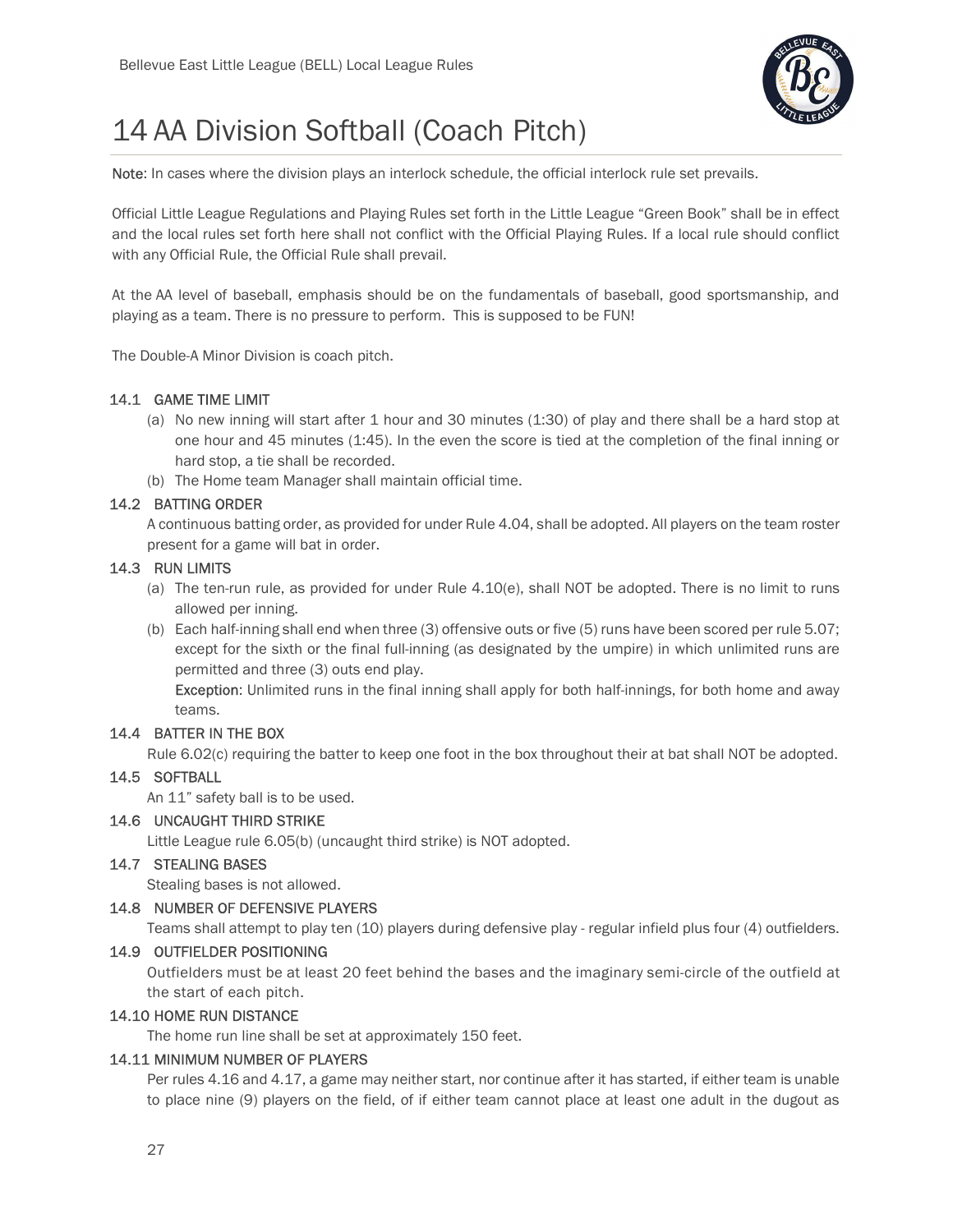

manager or substitute manager, The inability of a team to do either shall not be ground for at forfeiture, but shall be referred to the Board of Directors for a decision.

### 14.12 PITCHING DISTANCE

A coach pitching to a batter shall pitch to all players from a distance of at least 30 feet. All strikes either across the plate or swung at counts as a strike. Three strikes are an out. This must be enforced. The player gets a maximum of 6 pitches unless a foul ball is on the 6th pitch.

#### 14.13 FIELD SETUP

The home team is responsible for preparation of the playing field, and for dismantling and storing field equipment, as necessary. Both teams should assist with field preparation.

## 14.14 SCOREKEEPING

The home team shall provide the official score keeper.

## 14.15 UMPIRES

The home team must furnish one adult umpire behind the plate. The visiting team will furnish one adult field umpire.

## 14.16 GAME RESCHEDULING

Game rescheduling shall be done by the official BELL Director or Fields and/or applicable field scheduler, in cooperation with each of the Managers. Games may be rescheduled only due to weather, or to a shortage of players (less than 8), due to an official school event.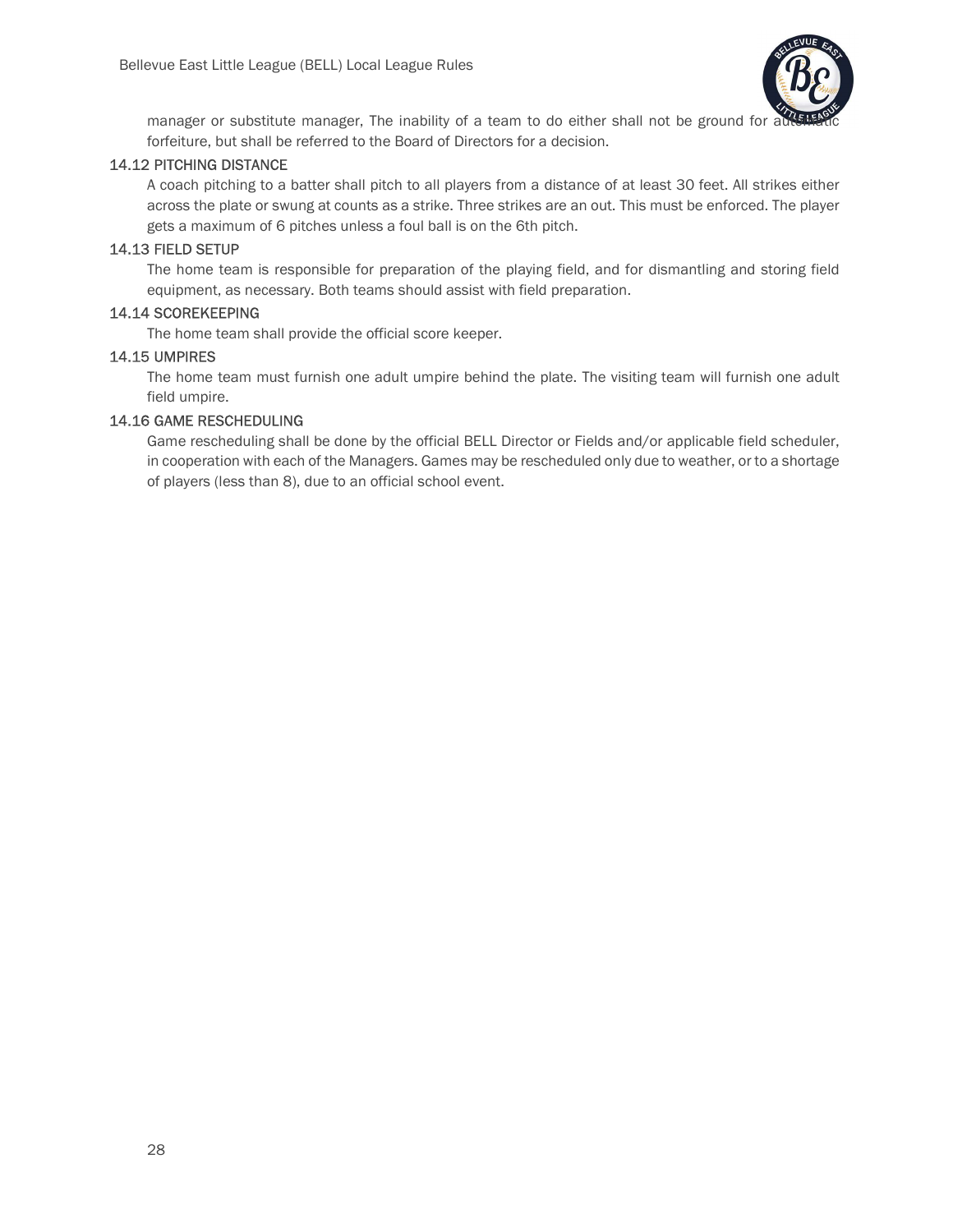

## 15 Single-A Softball Division (Coach Pitch)

Note: In cases where the division plays an interlock schedule, the official interlock rule set prevails.

Official Little League Regulations and Playing Rules set forth in the Little League "Green Book" shall be in effect and the local rules set forth here shall not conflict with the Official Playing Rules. If a local rule should conflict with any Official Rule, the Official Rule shall prevail.

The Single-A level of baseball is by league definition "Advanced Tee ball." Emphasis is placed on teaching the fundamentals of hitting and fielding, sportsmanship, and the value of team work. There is no pressure on players to win. The Single-A Division is focused solely on players having fun.

The Single-A Minor Division is coach pitch.

## 15.1 GAME TIME LIMIT

- (a) No new inning will start after 1 hour and 30 minutes (1:30) of play with a hard stop after 1 hour and 45 minutes (1:45). In the event that the score is tied at the completion of the game, a tie shall be recorded.
- (b) The Home team Manager shall maintain official time.

## 15.2 BATTING ORDER

A continuous batting order, as provided for under Rule 4.04, shall be adopted. All players on the team roster present for a game will bat in order.

## 15.3 RUN LIMITS

- (a) The ten-run rule, as provided for under Rule 4.10(e), shall NOT be adopted. There is no limit to runs allowed per inning.
- (b) Each half-inning shall end when three (3) offensive outs or five (5) runs have been scored per rule 5.07; except for the sixth or the final full-inning (as designated by the umpire) in which unlimited runs are permitted and three (3) outs end play.

Exception: Unlimited runs in the final inning shall apply for both half-innings, for both home and away teams.

## 15.4 SOFTBALL

A 10" safety ball shall be used.

## 15.5 THE BATTER

- (a) Rule 6.02(c) requiring the batter to keep one foot in the box throughout their at bat shall NOT be adopted.
- (b) Little League rule 6.05(b) (uncaught third strike) is NOT adopted.
- (a) There are no called strikes. A strike shall be called only when a batter swings at a pitched ball, and not for a ball pitched within the strike zone; where the batter does not swing.
- (a) A batter shall not be awarded first base when struck by a pitched ball.
- (b) A batter cannot be walked / receive a base on balls.
- (c) Bunting is not allowed

## 15.6 THE PITCHER

- (a) Each batter shall be limited to eight (8) pitches. After the eighth pitch, the batter is retired. However, if the batter fouls off the 8th pitch, additional pitches are granted until any pitch which is not a foul ball.
- (b) If the adult pitcher, out of reflex, catches a ball or interferes with a play, that ball is considered a dead ball, and is declared 'NO PITCH.' This pitch does not count towards the batter.

## 15.7 RUNNERS

(c) Base runners and batters are only allowed to advance on a hit ball.